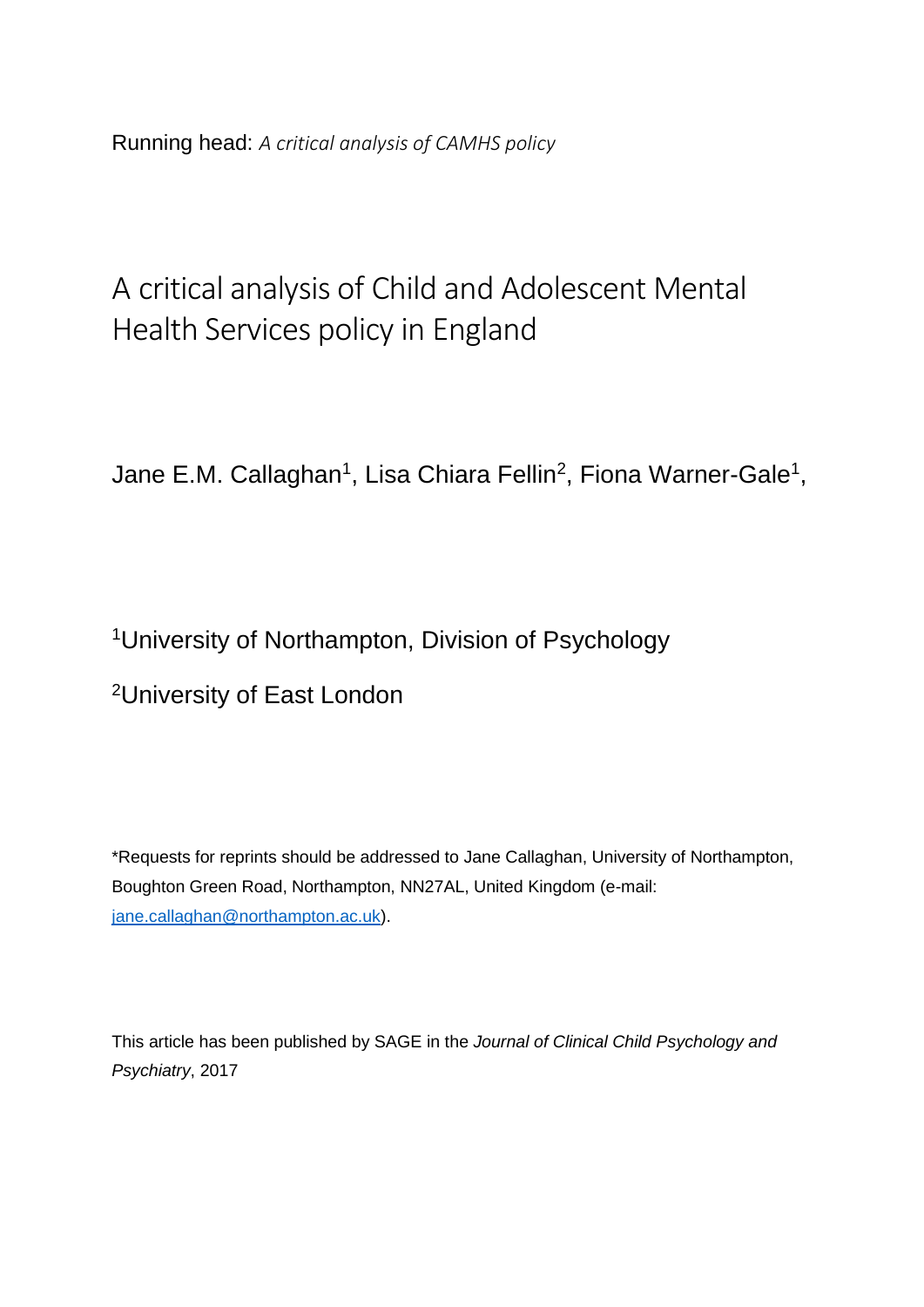# A critical analysis of Child and Adolescent Mental Health Services policy in England,2000-2015

# Abstract

Policy in Child and Adolescent Mental Health (CAMH) in England has undergone radical changes in the last 15 years, with far reaching implications for funding models, access to services and service delivery. Using corpus analysis and critical discourse analysis, we explore how childhood, mental health, and CAMHS are constituted in 15 policy documents, 9 pre-2010, and 6 post 2010. We trace how these constructions have changed over time, and consider the practice implications of these changes. We identify how children's distress is individualised, through medicalising discourses and shifting understandings of the relationship between socioeconomic context and mental health. This is evidenced in a shift from seeing children's mental health challenges as produced by social and economic inequities, to a view that children's mental health must be addressed early to prevent future socio-economic burden. We consider the implications CAMHS policies for the relationship between children, families, mental health services and the state. The paper concludes by exploring how concepts of 'parity of esteem' and 'stigma reduction' may inadvertently exacerbate the individualisation of children's mental health.

# Introduction: The State of CAMHS in 2000-2015

Radical changes to English Child and Adolescent Mental Health Services (CAMHS) and policy occurred over the last 15 years, impacting models of funding, access and service delivery. Under 'New' Labour, the 1995 document 'Together We Stand' set the tone for a wave of restructure, heralding a strong policy focus on the idea of an integrated 'Universal' CAMHS service, with an ideal of relatively seamless connections between mental health, and other services, and a focus on responsive, accessible and appropriate services for children and families. In contrast, in 2010, Conservative / Liberal coalition government policy signalled a new wave of change in CAMHS, emphasising localisation and service choice, and the integration of child and adult services. Policies are fundamental in defining what mental health is, and in shaping the landscape of care available to users of services. These policy shifts have produced waves of service restructure and recommissioning, altered funding models, and shifts in the balance of power within statutory mental health services, between health and local authorities, driven by a stated focus on increasing productivity and efficiency (Naylor *et al.*, 2010). These policy changes reflect broader changes in government policy, with New Labour generally emphasising a larger role for the state and robust welfare system, while Conservative policy emphasises a smaller state, higher levels of localisation, and a stronger emphasis on individual responsibility, with less national spending on welfare, and parallel changes can be traced in many western countries (Hamilton, 2014).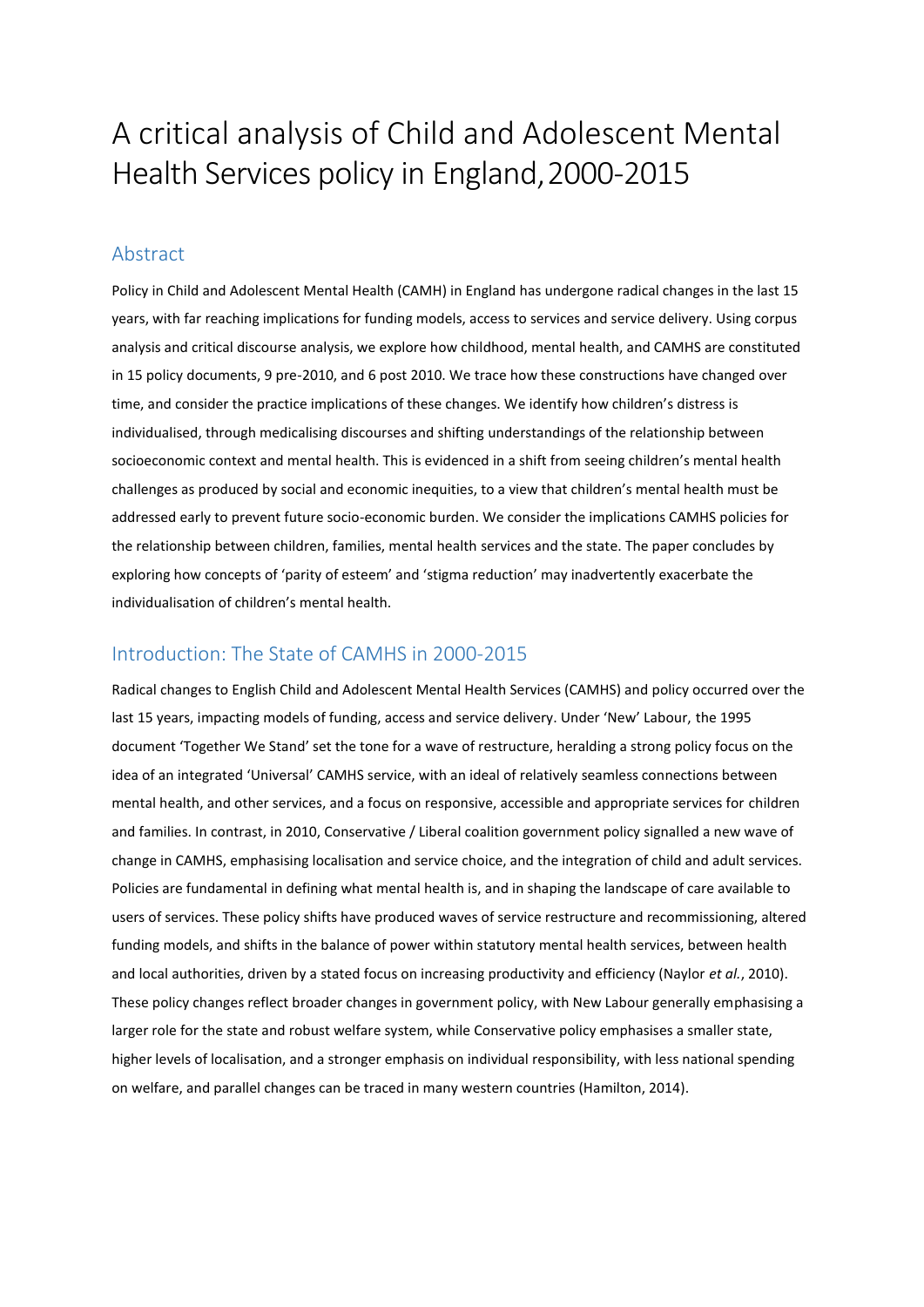In policy terms, child and adolescent mental health is often framed in economic terms. It is regarded as a global public-health challenge, associated with increasing rates of mental health diagnosis and high levels of unmet mental health need (Kieling *et al.*, 2011), and high estimated costs to the taxpayer (Olesen *et al.*, 2012). Despite concerns that unmet mental health need produces future socioeconomic difficulty, the last British epidemiological study of mental health suggested that, in 2005, less than 25% – 35% of those with a diagnosable mental health condition accessed support (Green et al., 2005, cited in Department of Health, 2015). Despite being four times more likely to experience psychological problems than their wealthy counterparts, many children from low income families do not have access to mental health care (Smith et al, 2015). Knapp *et al.* (2015) argue that this unexplained variation could indicate poor targeting, inequality and inefficiency in the way that mental health, education and social care systems respond to emotional and behavioural difficulties.

To enable effective preventative and therapeutic services, policy frameworks should take into consideration the socio-economic and cultural contexts that shape mental health including poverty and disadvantage, and should identify strategies to tackle barriers to access to care (Fatimilehin, 2007; Ford *et al.*, 2007; Meltzer *et al.*, 2009). Children's wellbeing is dependent on the prevention of adverse childhood experiences (Ungar, 2015; Anda *et al.*, 2006), and the social determinants of health (Friedli, 2009; Viner *et al.*, 2012) which mediate family and the community's response to children in adversity. The Marmot Review of Health Inequalities indicates that, as a result of the localisation of health spending, service cuts have been most severe in regions of the UK that have also experienced the highest levels of socioeconomic deprivation (Marmot *et al.*,2012). This means that young people are subject to multiple layers of disadvantage, as they struggle to cope with the socioeconomic realities of 'Austerity Britain', whilst services that historically might have provided support (like CAMHS, Disability Services, etc) have been eroded by health sector cuts. Further, in neoliberal societies like the UK, mental health needs are often constructed as a socioeconomic issue, partly because of the perceived financial burden of the direct cost of intervention, and partly because of the indirect costs, associated with loss of productivity or the additional costs to society associated with unmet mental health needs (Ramon, 2008). The neoliberal construction of mental health in policy is associated with increasing 'responsibilisation' for mental health difficulties with individuals and families (Teghtsoonian, 2009), removing focus on socioeconomic factors that produce many mental health challenges.

Despite the framing of mental health as an economic imperative relevant to the UK's financial future, CAMH" in England is generally underfunded. In January 2015, NHS England reported, in response to a parliamentary question, that £50million had been cut from CAMHS budgets from 2010-2013 (Hansard, 2015) representing a real terms cut of 6%. Challenging underinvestment in mental health services, the Royal College of Psychiatrists and several leading mental health charities have called for 'parity of esteem' between mental health services and physical health, to ensure mental health services are properly funded. Associated with this discourse of 'parity of esteem' has been the further embedding of the illness metaphor in understanding children's mental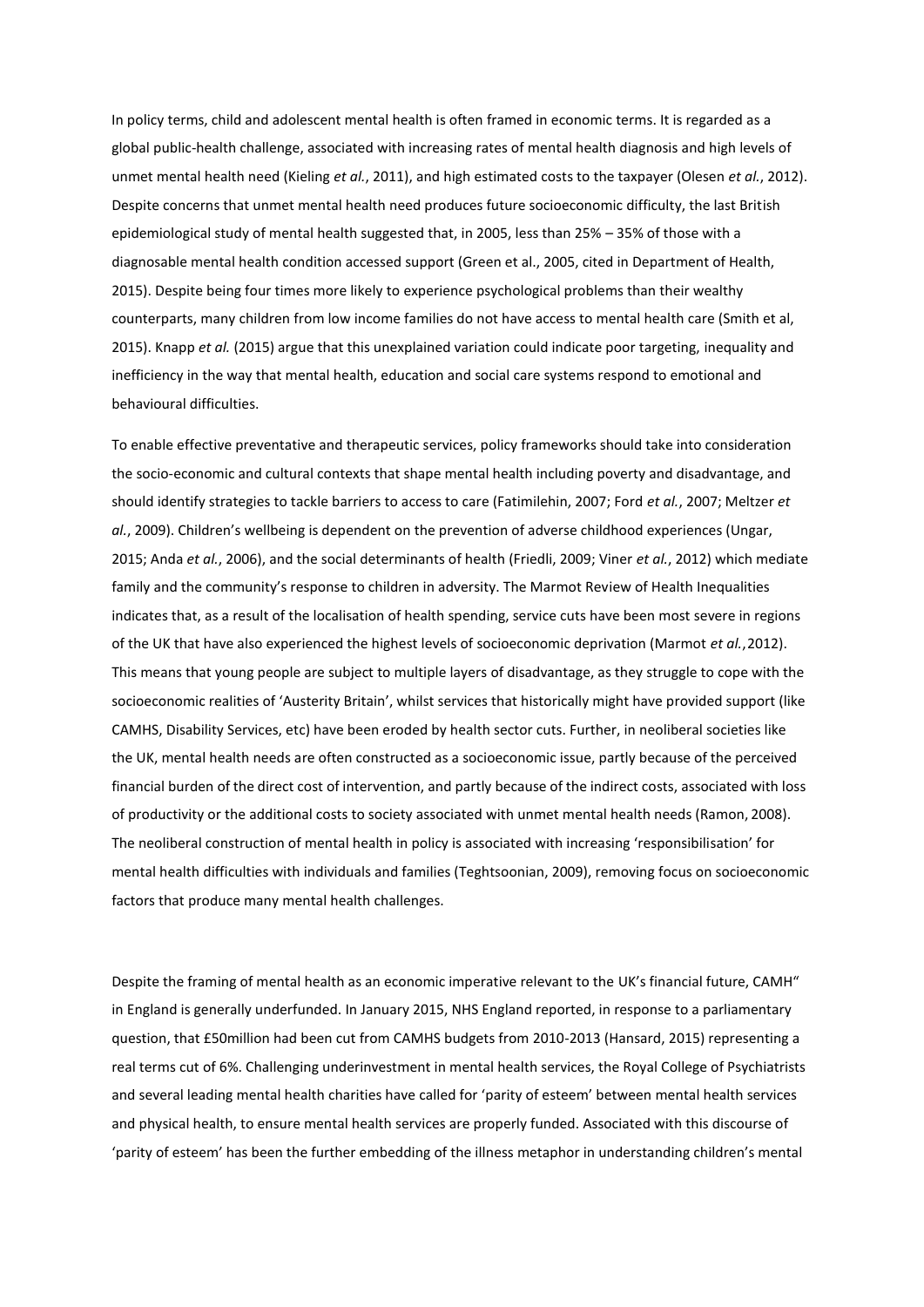health (Timimi, 2014), and particularly a turn to neurobiological readings of psychological distress (Rose and Abi-Rached, 2014).

This paper analyses the most influential policies published over the last 15 years, in the rapidly shifting landscape of CAMHS. We critically explore the changes in discursive construction of children and young people, of mental health and of CAMHS, and consider the implications of this for service delivery and professional practice in CAMHS.

## Method

A combination of corpus analysis (wmatrix, Rayson, 2008) and critical discourse analysis (Fairclough, 2001) was used to critically explore the development of mental health policy guiding working with children and adolescents from 2000-2015. [Insert Table 1 about here]

Policy documents were divided into two time sets for analysis: 2000-2010, and 2010-2014. This enabled the tracking of policy in relation to both political and economic shifts in the UK, as May 2010 marked both a change of government and a shift to the politics of austerity. This is not explicitly to make a party political point, but rather because May 2010 represents the beginning of a clear shift in the direction of mental health policy. 'ather than 'evolving' from previous policy, the decision was to effectively start over, rendering pre 2010 policy generally obsolete. Concepts like 'Universal CAMH"' fell out of use, and the emphasis shifted from policy specific to CAMH", to a more generic set of policies aimed at 'all people'. The shifts in mental health policy before and after this point in time are dramatic, reflecting both changes in government ideology, and in the socioeconomic context in which policies are produced and embedded.

The corpus analysis was conducted using wmatrix (Rayson, 2008), to identify the frequency of particular words in the policy documents, relative to their frequency in a general representative corpus of written English. This analysis identified patterns of language use, by identifying heavily used terms and phrases in the policy data set. The relative frequency data enabled a rigorous comparison of the way language was used in policy across the two time frames. It also identified important and regular features of the sets of documents, which could then be subject to further and more detailed critical discourse analysis (CDA).

Each policy document was read in full, and the main points of each were summarised. Sections of the text were sampled for more detailed discursive analysis, through two strategies. Relative frequencies from the corpus analysis were used to identify key features of the policy text, and extracts were also selected that illustrated the overall meanings of the policy identified in the summaries. CDA explores the productive and reproductive interconnections of discourses, inequalities and power relationships (Fairclough, 2001). Our concern throughout the analysis was with the productive and regulative effects of the discourses in operation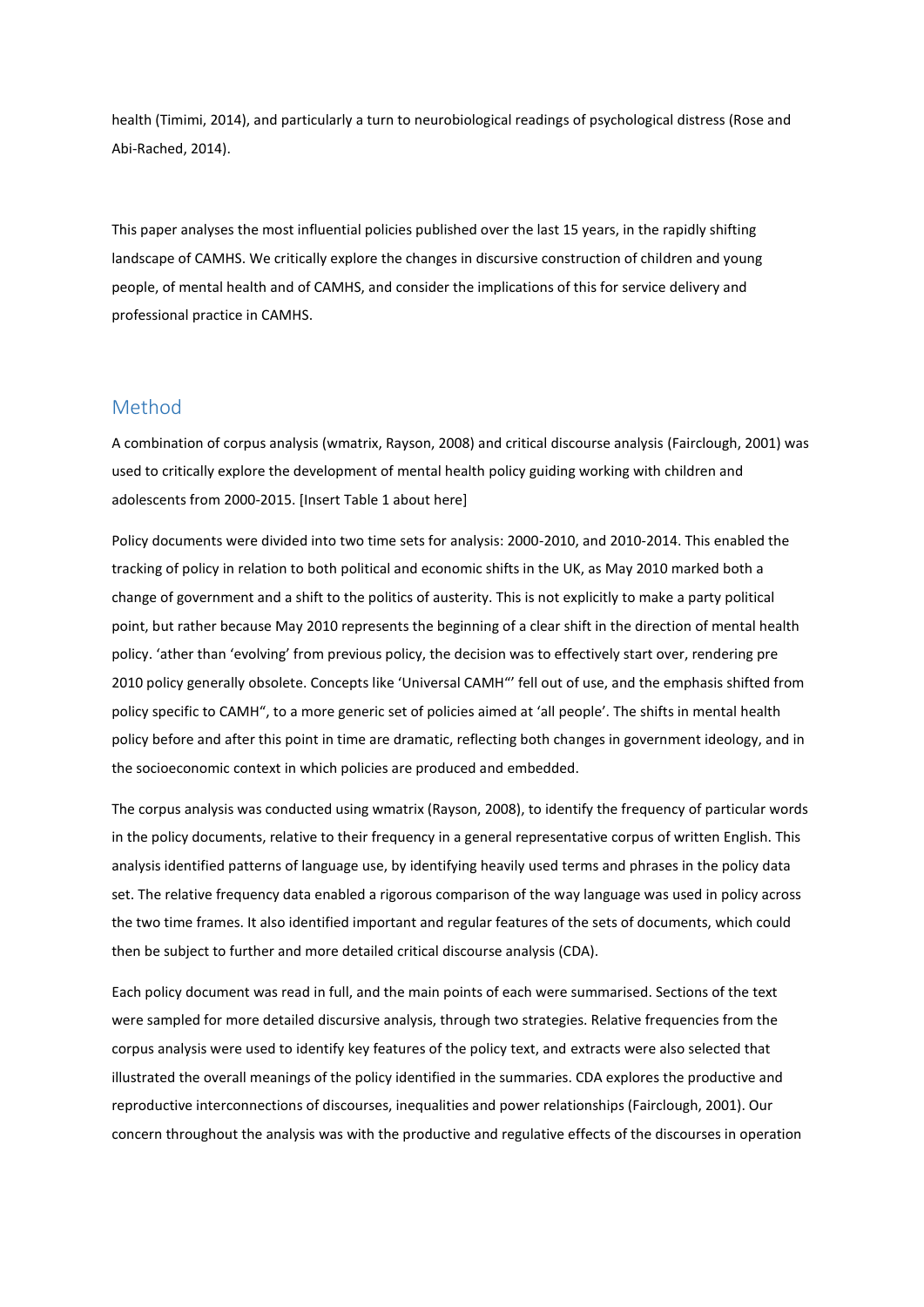in policy texts – how did they constitute 'the child', their relational contexts and 'mental health services', and how did these constructions shift over time, as social and economic contexts changed.

## Analysis – Policy Trends in CAMHS

The analysis traces shifts in discourses of childhood, families, parenting and mental health, in English policy on CAMH, in the periods 2000- May 2010, and May 2010 – 2015. The most notable shift, observable in table 2 [INSERT TABLES 2] is the reduction in talk specifically about CAMHS, children and young people. This is to be expected given that, post 2010, policy is no longer explicitly crafted for young people and those working with them. Nonetheless, post 2010, children and young people are less explicitly referred to in the integrative policy framework than they were when policy was separated. It is not just that children and youth are less discussed, but associated systems are also less significantly in the frame; schools and families are less discussed, and primary care, which was seen as an important feature of Universal CAMHS, enabling community based service delivery, does not appear at all in the post 2010 policy word cloud. The pre 2010 documents placed an emphasis on improvement, inclusion, preventative mental health work and early intervention. The post 2010 documents are much more focused on 'mental illness' and 'mental health problems'. In post 2010 policy the language of stigma replaces a focus on 'discrimination' and 'inequalities', and there is a shift to talk about 'carers' rather than 'family'. These patterns in talk about children and mental health policy are evidenced clearly in the wmatrix word clouds figures 1 and 2. [INSERT FIGURES 1 AND 2 ABOUT HERE), and the relative frequency tables 2 and 3. We will argue that these shifts in terminology indicate an increased individualisation, medicalization and professionalization of children's distress.

#### *Medicalising children's mental health*

The positioning of mental health as a biomedical problem is one that is clearly in evidence in policy narratives and public discourses, with an increasing equation of 'psychological distress' or 'mental health difficulties' with 'mental illness'. There is a clear 'mainstreaming' of mental health services into health more broadly, as established in the policy document No Health Without Mental Health (Department of Health, 2011). This signals both a shift to a biological framing of psychological distress as 'an illness like other illnesses', and a concomitant loss of focus on social context and concerns about inequalities in the *production* of psychological distress. This illness discourse removes the focus of mental health practitioners and many mental health activists away from the social conditions that are so strongly associated with mental health difficulty (poverty, poor housing, social exclusion) (Parker *et al.*, 1995; Rogers and Pilgrim, 2014). In focusing on mental health as *illness*, socioeconomic conditions that shape psychological distress are removed from our analytic lens (Knapp,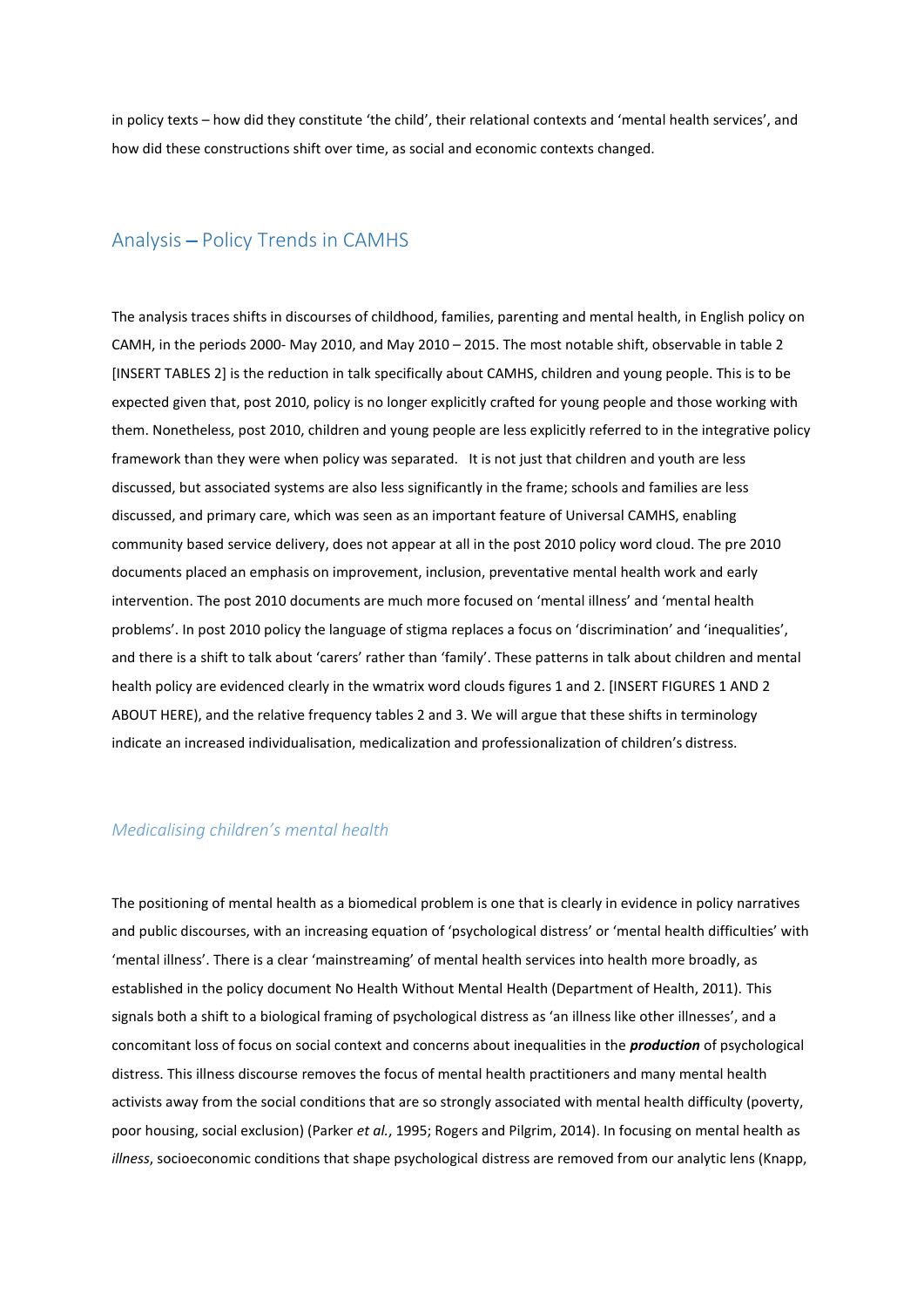2012; Hannigan, 2013). Consequently, the impact of social policies associated with austerity, and contextual factors like school testing pressures and long hours culture become obscured as increasing rates of psychological difficulties are re-read as disorders of the brain (Rose and Abi-Rached, 2013).

The pre 2010 policy frameworks were concerned with the notion of a 'Universal CAMH"' that could meet mental health needs across a broad spectrum. Mental health for children and young people was conceptualised as a positive trait to be promoted and enhanced, with an emphasis on early intervention, and responsive and accessible services available when young people were in distress. The NSF was concerned with 'Mental health and psychological wellbeing'.

"All children and young people and their parents or carers require access to information and supportive environments to ensure that the child or young person's mental health is promoted…. Everyone in a community has a role to play in ensuring that the environment in which children are growing up promotes their mental health." (Department of Health, 2004 National Service Framework, NSF, p.10)

The opening sentence of this quote illustrates the emphasis on universality. Mental health is described here, not as a minority concern for individuals with mental 'illness', but rather is something everyone needs support in promoting. By universalizing mental health as an issue for everyone, the document implicitly works to destigmatise mental health, not by delimiting it as an individual illness, but by generalising it as an issue everyone should be concerned with. This is underscored by the CAMHS catchphrase of the early-mid 2000s, that 'mental health is everybody's business'.

The NSF document also emphasises a range of psychosocial factors in promoting positive mental health and preventing the development of mental health difficulties (in this specific extract, bullying is seen as an important social problem to tackle). It suggests the community has an important role to play in enhancing positive mental health. So, mental health is constructed here as a universal issue, and the role of the community is to support a universal entitlement to positive mental health, and to remediate mental health challenges:

"There are some children and young people who will be at greater risk of developing mental health or behavioural problems. For these children and their parents, assessment of their needs and provision of early intervention can make a significant difference." (NSF, p.45)

In a Universal CAMHS, the focus was not just on children with significant psychological difficulty, it was on providing a better chance for all young people through health promotion, early identification and early intervention, as well as providing expertise and service for children with longer term mental health difficulties. This is underscored by one of the key focuses of the NSF, which aimed to: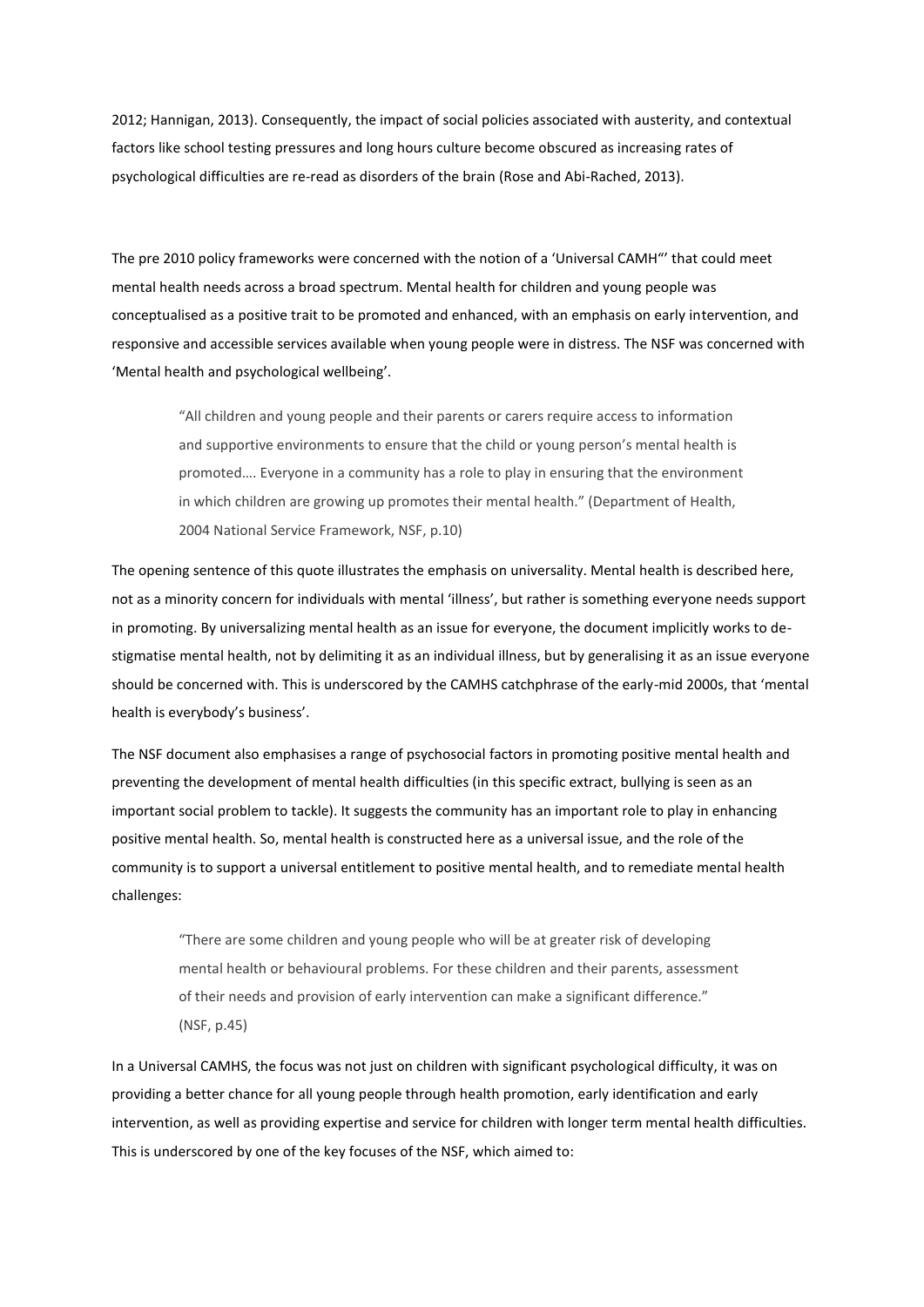"Tackle health inequalities, addressing the particular needs of communities, and children and their families who are likely to achieve poor outcomes" (NSF, p. 9)

The notion of 'health inequalities' functions discursively to produce health challenges as primarily linked to social underpinnings: mental health difficulties are related to health inequalities, which are seen as socioeconomic, not individual:

> "Marked differences exist in the prevalence of mental disorders among children and young people in different social classes, with the most disadvantaged (social class V) being three times more likely to have a mental health problem than those from families in social class I." (N"F, p.57)

Mental health difficulty in childhood is described as explicitly and directly linked to socioeconomic factors. Mental health is associated with *disadvantage*, and seen as being correlated with poverty. The social and economic are seen as a vulnerability factor contributing directly to mental health difficulties and throughout this document mental health difficulties are represented as phenomena to be understood within a social context.

The language of the post-2010 era is very different. The focus in post 2010 documents is on 'mental illness' and 'mental health problems' (see figures 1 and 2). In the pre-2010 policy documents, the term mental illness has a log likelihood of 394.71, while in the post 2010 policy documents this has significantly increased to 627.24. While there is some brief mention at various points in No Health Without Mental Health (NHWMH) (Department of Health, 2011) about health promotion and prevention, it is not a clear focus of the document in the way it was in National Service Framework (Department for Education and Skills, 2004), Every Child Matters (Department for Children Schools and Families, 2003) or Keeping Children in Mind (Department for Children Schools and Families & Department of Health, 2010).

The shift towards a more medicalised account of mental health is signalled in the disclaimer that appears as a footnote in NHWMH:

"The phrase 'mental health problem' is used in this strategy as an umbrella term to describe the full range of diagnosable mental illnesses and disorders, including personality disorder… "ome people object to the use of terms such as 'mental health problems' on the grounds that they medicalise ways of thinking and feeling and do not acknowledge the many factors that can prevent people from reaching their potential. We recognise these concerns and the stigma attached to mental ill health; however, there is no universally acceptable terminology that we can use as an alternative." (NHWMH, p.7)

This discursively interesting piece of text functions to acknowledge the call for a less individualising and less medicalised account of mental health, whilst simultaneously dismissing this call. The tone of the second half of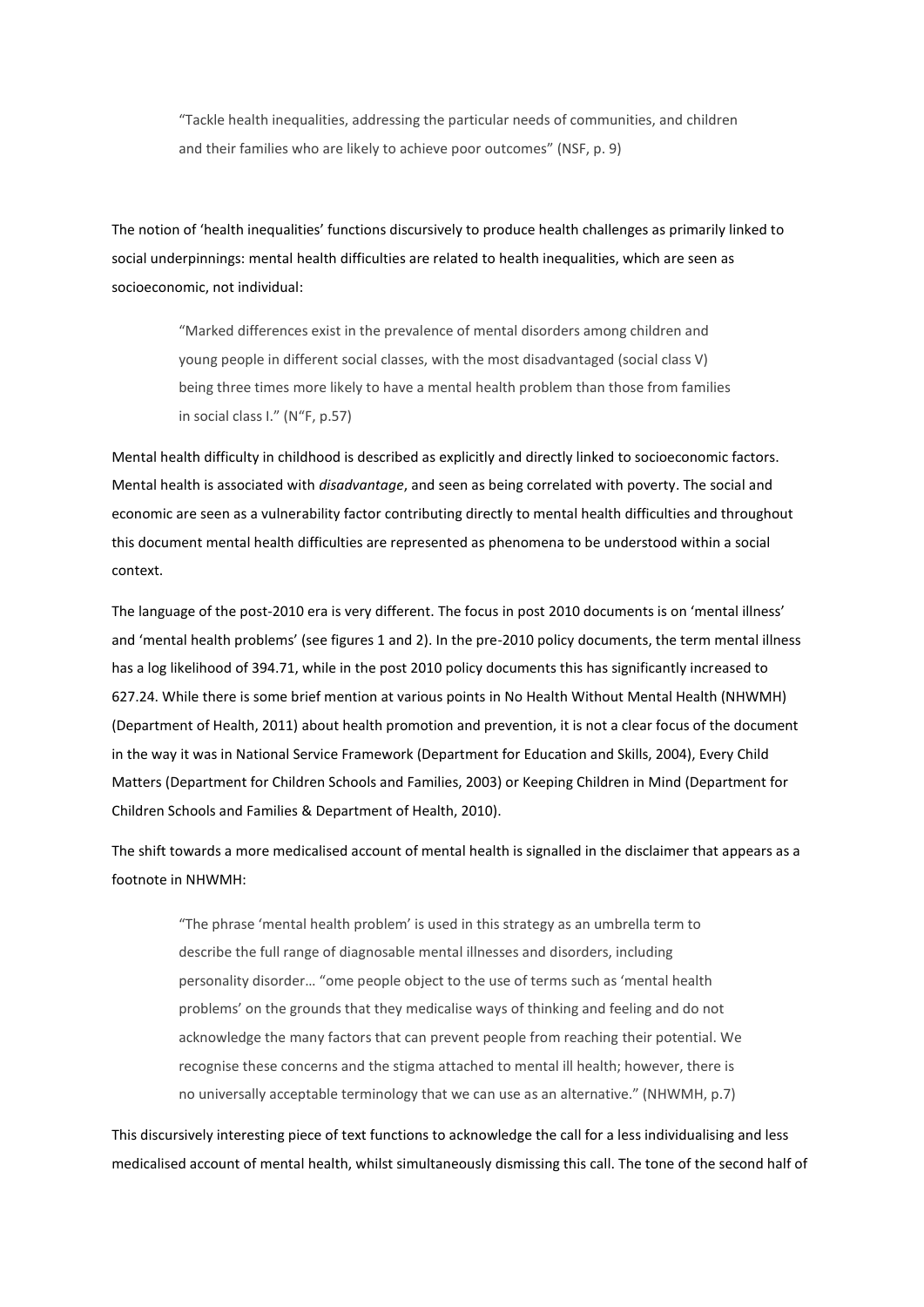the footnote seems to suggest that concerns about pathologising labels are mere semantics, and that this term is as good as any other in this contested domain, trivialising substantive challenges to medicalisation. However, this obscures the move towards medicalisation and individualisation clearly in evidence in the shift to the language of 'mental health problems', which it suggests is a generic term to cover 'mental illnesses and disorders'. Gone is the language of 'mental health is everybody's business', or the notion of mental health as a positive phenomenon to be supported. In its place is a clear emphasis on illness and disorder, constructs that function to medicalise and individualise psychological distress.

#### *Children as future hope, or future problem?: The economics of mental health*

Children's mental health and the CAMH services intended to support children and families are increasingly mainstreamed in policy frameworks into general mental health services: the notion of 'mental health at all ages' embedded in current policy talk effectively merges CAMH" with other mental health services, effectively removing the previous ringfences that secured CAMHS services as specialist.

The difference in the policy frameworks is evident will be illustrated with reference to two policy documents - 'Every Child Matters' (ECM, Department for Children Schools and Families, 2003) and No Health Without Mental Health:

'Children are precious. The world they must learn to inhabit is one in which they will face hazards and obstacles alongside real and growing opportunities. They are entitled not just to the sentiment of adults but a strategy that safeguards them as children and realises their potential to the very best of our ability.' (ECM, p. 3)

In this extract, children are represented as people with potential, and the responsibility of the government and community is understood as providing a safe container in which they can develop. Childhood is represented as an important and explicit policy focus in its own right to be valued as 'precious'. The language is emotive, and adults are enjoined to care and protect for them, to foster their development and to maximise their potential. Children are seen as having both rights and entitlements – they are seen as having a 'right' to realise their potential, and as entitled to a safe, supportive and nurturing environment. This discourse of entitlement enshrines a particular view of childhood and child protection within a rights based framework, naturalising a particular form of childhood – protected, and with maximisation of potential – as something all children *should*  have access to, as a naturalised and inalienable right of childhood (Burman, 2008). This notion is further developed in the ECM document:

'Our aim is to ensure that every child has the chance to fulfil their potential by reducing levels of educational failure, ill health, substance misuse, teenage pregnancy, abuse and neglect, crime and anti-social behaviour among children and young people….' (p.6)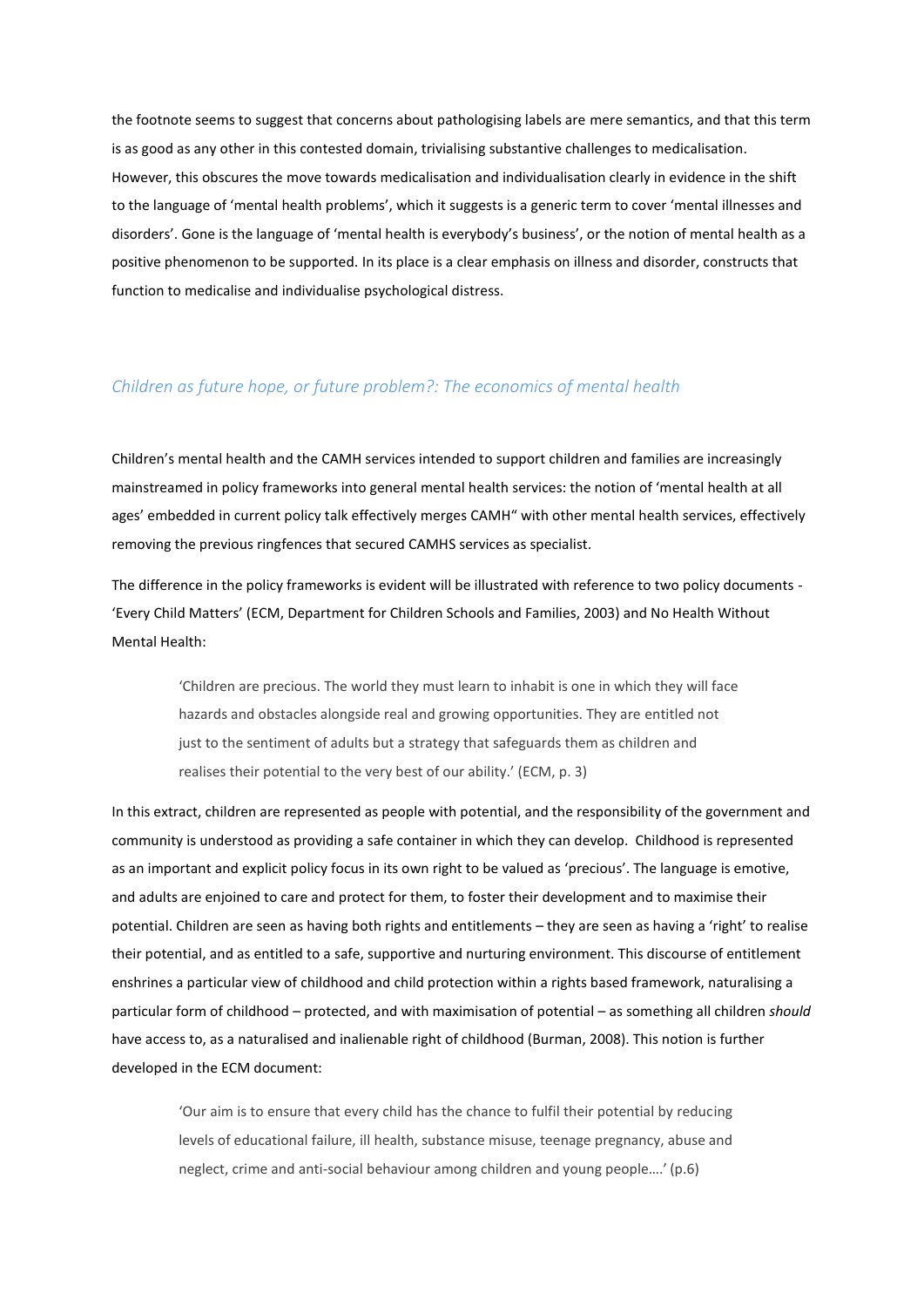One of the key aims of Every Child Matters was ensuring the children had good mental health – to be achieved by 'increasing investment in CAMHS to deliver a ten percent increase in CAMHS capacity each year for the next three years.' (p.10). The comprehensive CAMHS ideal was that diverse services work together to embed children's mental health in universal services, to train mental health workers to work in a range of agencies, and the framework suggests "services may need to be located in a range of settings, as near as possible to home in environments which are perceived as less stigmatising than traditional clinic settings, such as schools, homes and family centres" (p. 31). This approach to children's mental health positions it as in need of highly specialist support, but positions that support within a supportive community, aiming to reduce stigma through the location of psychological distress as part of the everyday, a non-clinical problem, to be taken care of in non-clinical contexts.

#### In contrast, consider this extract from NHWMH:

"This mental health outcomes strategy … will: improve the mental health and wellbeing of the population and keep people well; and improve outcomes for people with mental health problems through high-quality services that are equally accessible to all. This is a strategy for people of all ages, and throughout this document we will use the word people to encompass infants, children, young people, working-age adults and older people." (p.5)

Like ECM, the emphasis remains on the provision of high quality and accessible services. However, children and young people are no longer framed as a special population. Rather they are incorporated in the broad term 'people'. The role of mental health services is not to enable people to reach their potential, so much as it is to 'keep the population well'. This has particular implications when set against the broad emphasis of NHWMH on the importance of improving the mental health of the adult population in order to reduce state dependency:

"One in ten children aged between 5 and 16 years has a mental health problem, and many continue to have mental health problems into adulthood…. Half of those with lifetime mental health problems first experience symptoms by the age of 14, and three quarters before their mid-20s … "ome 60% of adults living in hostels have a personality disorder. Some 90% of all prisoners are estimated to have a diagnosable mental health problem (including personality disorder) and / or a substance misuse problem." (NHWMH, HM Government, 2011, p. 8).

The challenge of child and adolescent mental health difficulty is represented here, not so much as one of optimising personal wellbeing and potential for children's own sake, but rather as reducing risk of adult mental health difficulties. The aims of NHWMH are also more modest - "keeping people well" and "improving outcomes". There is a shift from a focus on optimisation to 'getting by'. Untreated childhood mental health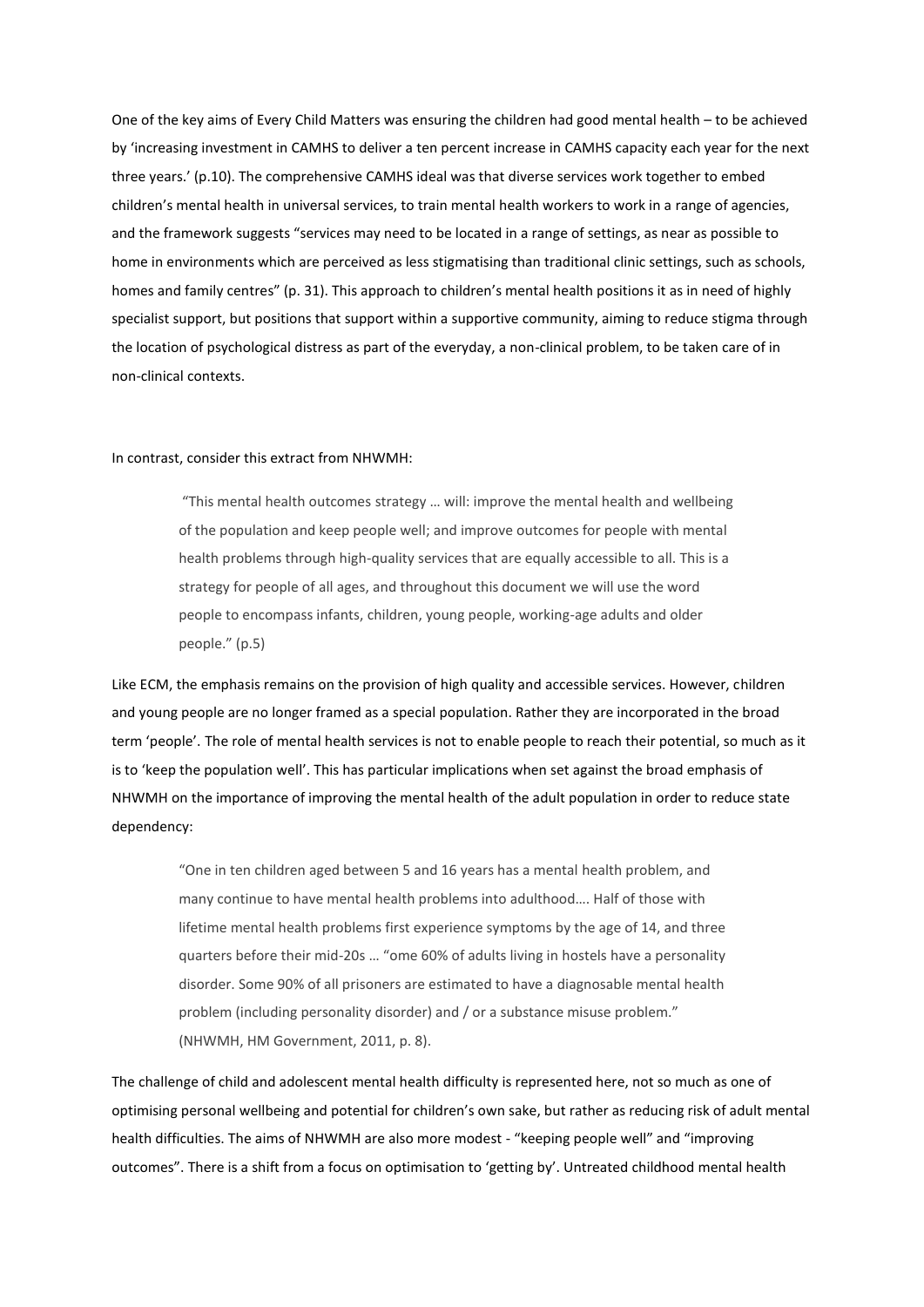difficulties are portrayed as resulting in adult problems like homelessness and criminality: the main concern in child mental health therefore becomes preventing the development of adult unemployment, reduced productivity and consequent economic dependency on the state. In this sense, the purpose of CAMHS are effectively reformulated in the logic of austerity, as primarily about future cost reduction, and the significance of their distress is largely understood in terms of its impact on their capacity to be productive adults in the future. Children's value, and the importance of their distress is not in what they are, but in what they may become (James and Prout, 2015).

The policy landscape is marked by a clear shift from from constructing socioeconomic difficulties as *producing*  mental health issues, to a framing of mental health *as a socioeconomic problem.* This is evidenced in several examples:

"Good mental health and resilience are fundamental to our physical health, our relationships, our education, our training, our work and to achieving our potential" (NHWMH, p. 5).

"All too often … poor mental health precipitates premature job loss. This is a waste for individuals and for the economy." (Closing the Gap, 2014, p. 4)

"Mental illness" therefore becomes framed as a socioeconomic issue that needs to be tackled, to help keep young people 'in education' and adults 'in work'. It is seen as a barrier to productivity, something that prevents individuals from contributing to the labour force. This is a major discursive shift from the pre-2010 focus on deprivation as a cause of mental health difficulties, to a focus on mental health difficulties apparently *producing* socioeconomic challenge. This is extended into a representation of psychological difficulty as a 'burden' on health services:

"Mental ill health represents up to 23% of the total burden of ill health in the UK – the largest single cause of disability. Nearly 11% of England's annual secondary care health budget is spent on mental health" (NHWMH, p.10)

The economic language of 'burden' functions to position those with mental health difficulties as a kind of inert mass, that must be *carried* by others, drawing on the resources of society, and draining the economy. The post-2010 policy framework describes mental health as a disability (thus chronic) and burden to be tackled for the sake of the economy. The term 'burden' in this extract, and the use of 'resilience' as a concept in NHWMH reveals a subtle individualization of the 'problem of mental health' itself. Those with mental health difficulties are discursively divided into two categories – the unmoving 'burden', which must be borne by others, and the resilient who 'bounce back'. This language in many senses reproduces dominant discourses of strivers and skivers that characterise public debate on benefits and welfare, and that function to problematise and demonise poverty and dependency (Valentine and Harris, 2014).

In pre-2010 policy, inequality was largely framed as a vulnerability, contributing to mental health difficulty, so that mental health was understood at least partly in terms of social causes. Post 2010 mental health and social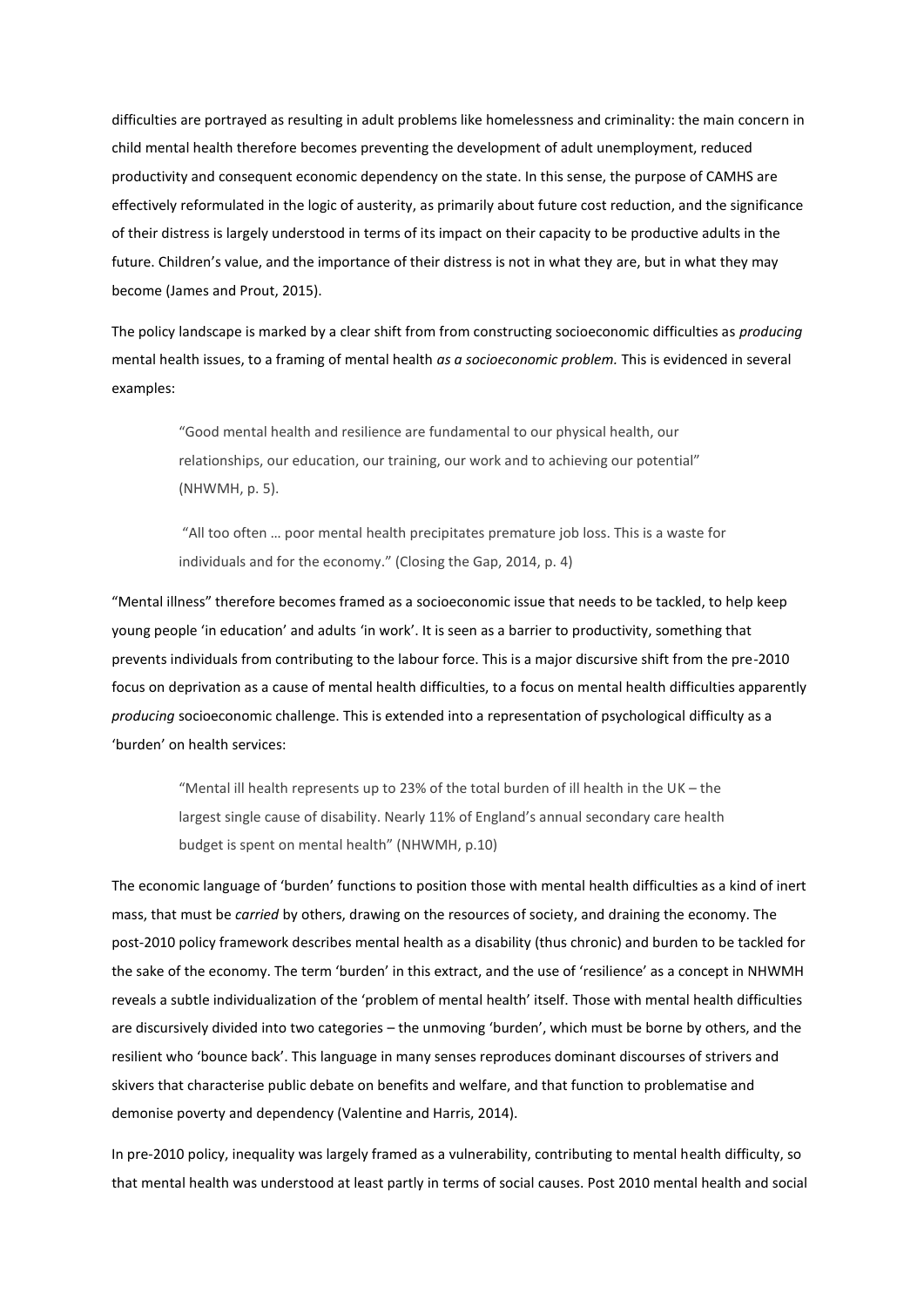issues are seen as co-occurring, but social issues are no longer framed as *producing* distress. This is a subtle shift, and not one we wish to caricature. It is important to acknowledge that post 2010 policy does recognize the importance of addressing health inequalities. However, it is the *underpinning conceptualisation* of the nature of the intersection of inequalities with mental health that has shifted, and even inverted.

### *Individualising distress*

The pre 2010 policy framework was already characterised by an emerging neoliberal agenda, focused on ideas of choice. For instance the catchphrase "No decision about me without me" underscores the shift towards an apparently patient centred approach to mental health service provision, with patients involved in decision making, treatment and service planning, with an emphasis on individual choice, participation and responsibility. For instance, in NHWMH, patients are exhorted to:

"Identify and achieve the outcomes that matter to them, including a suitable and stable place to live, educational opportunities, jobs and social contact"

This emphasis on free choice is the apotheosis of the individualising drive of the policy framework, positioning individuals as free to 'identify and achieve' better living conditions, education and jobs, and through these choices, to take responsibility for their own mental health. This framing of mental health and the circumstances that promote positive mental health as 'free choice' neatly obscures the socioeconomic factors underpinning health inequalities that make some families and individuals more vulnerable to psychological distress (Featherstone *et al.*, 2014).

In the pre-2010 policy frameworks, families are understood as being 'in need of support'. There is a strong emphasis on understanding what *makes* families vulnerable, and on strengthening families to enable them to cope better. In the pre-2010 policy documents, the term 'family' appears 832 times (LL 277.47) while parents (not 'parenting') appear 739 times (LL 1580.22). In keeping with the increasingly neoliberal focus of New Labour, pre-2010 policy does already start to introduce an emphasis on early intervention, and the idea that parenting is important in preventing the development of psychological problems in children.

#### For example:

"Appropriate parenting styles are fundamental to caring for children's mental health. Early attachment and bonding between parents and their babies is important and needs to be supported…. All children and young people and their parents or carers require access to information and supportive environments to ensure that the child or young person's mental health is promoted." (National Service Framework, 2004, p. 10)

However, there is a stronger emphasis in the pre2010 policies on the family as a site of intervention *and* as a space in need of support. In this extract, bonding 'needs to be supported' and parents as well as children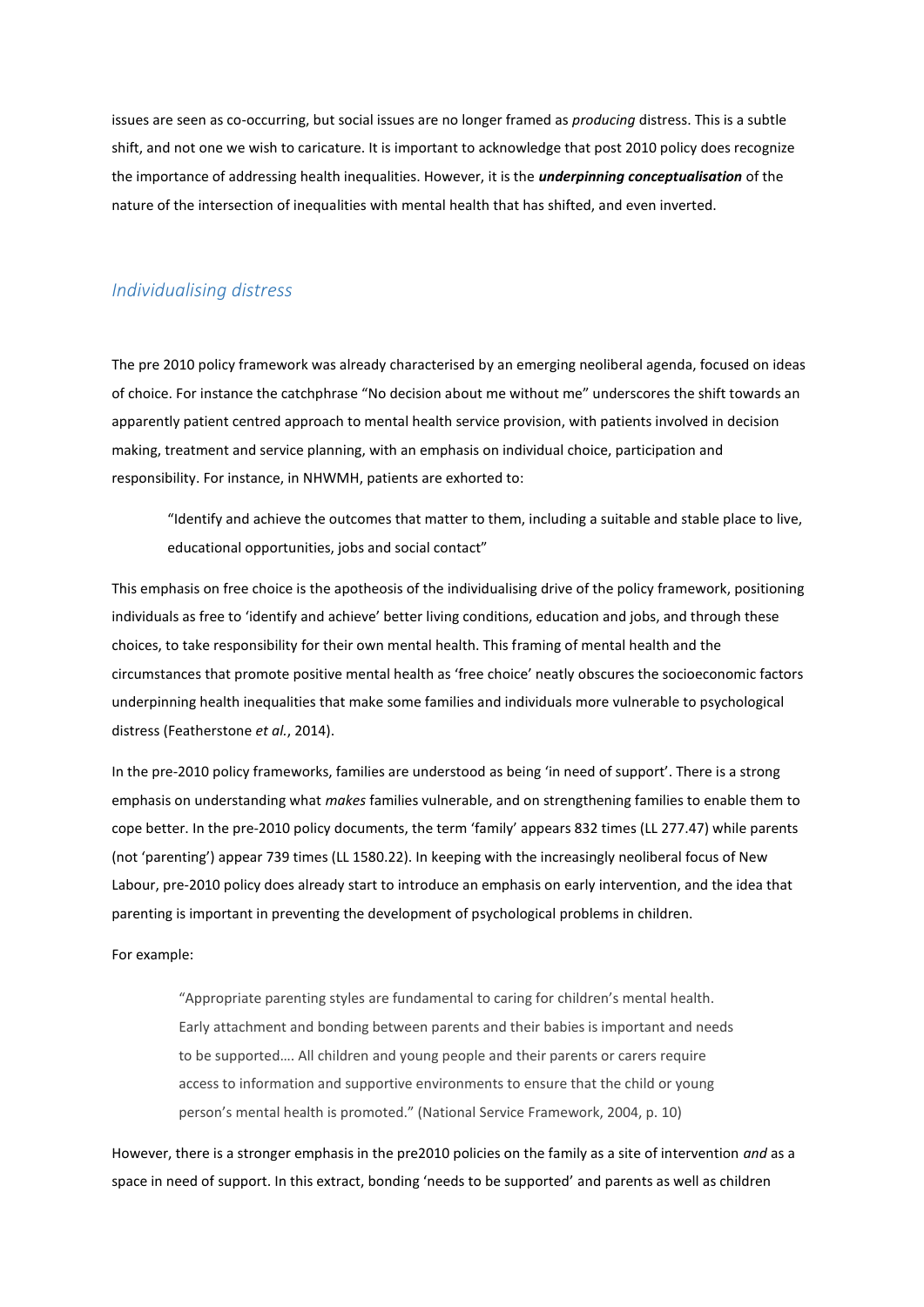'require supportive environments'. In both the National Service Framework (2004) and Keeping Children in Mind (Department for Children Schools and Families & Department of Health, 2010), the state's role in promoting mental health for children is understood as strengthening families in an active and interventionist way, using a range of tools including service level support, socioeconomic support, and at times punitive strategies (e.g. parenting orders).

"We need to increase our focus on the most critical influence on children's lives. "econd, we need to ensure necessary intervention before children reach crisis point and protect children from falling through the net" (ECM, p.3)

In this extract, the emphasis is on family level *support* to prevent children from experiencing difficulties. The active role of services in providing that support is captured in phrases from ECM like: "responding to the health needs of children, families and communities" and "The workforce has an important role in supporting children and families" (p.93).

In post 2010 policy, the trend is more to a framing of family as causative of 'mental illness', and of other difficulties. Vulnerable children are seen as located in "troubled" families, where poor parenting skills are understood to produce children's difficulties. There is less reference to notions of 'community', as if there is no context to the families developing vulnerability. The term 'family' itself is less frequently used in post 2010 policy - the term 'family' appears 32 times (LL 2.32), parent appears 4 times, and parenting 24 times (LL 126.68).

"A child's early experiences lay the foundations for their future life chances. Although everyone is born with their own genetic make-up, these genes interact with the family and the environment to determine a child's future health and resilience…. Children who experience negative parenting, poorquality relationships and other adversity in early life are at particular risk of a number of poor outcomes later on, including mental health problems." (Children and Young People's Health Outcomes Forum, 2012, p.4)

The work of individualising mental health is achieved by ascribing aetiology of mental health difficulties to combination of bio-genetic factors and family problems. Whilst acknowledging that some families may be 'vulnerable', and that this might be linked in some way to 'inequality', nonetheless mental health problems are constructed primarily as family problems, and particularly as problems of *parenting.* The social context that might challenge parents' ability to parent is reduced to parenting skills. The family as relational context is reduced to a set of 'parenting skills', and isolated from its community context. This positions parents passively as needing to be educated or trained, rather than to be *supported*:

"A good start in life and positive parenting promote good mental health, wellbeing and resilience to adversity throughout life. Many mental health problems start early and are associated with a number of known risk factors, including inequality. We know that employment is generally good for people's mental health and that being out of work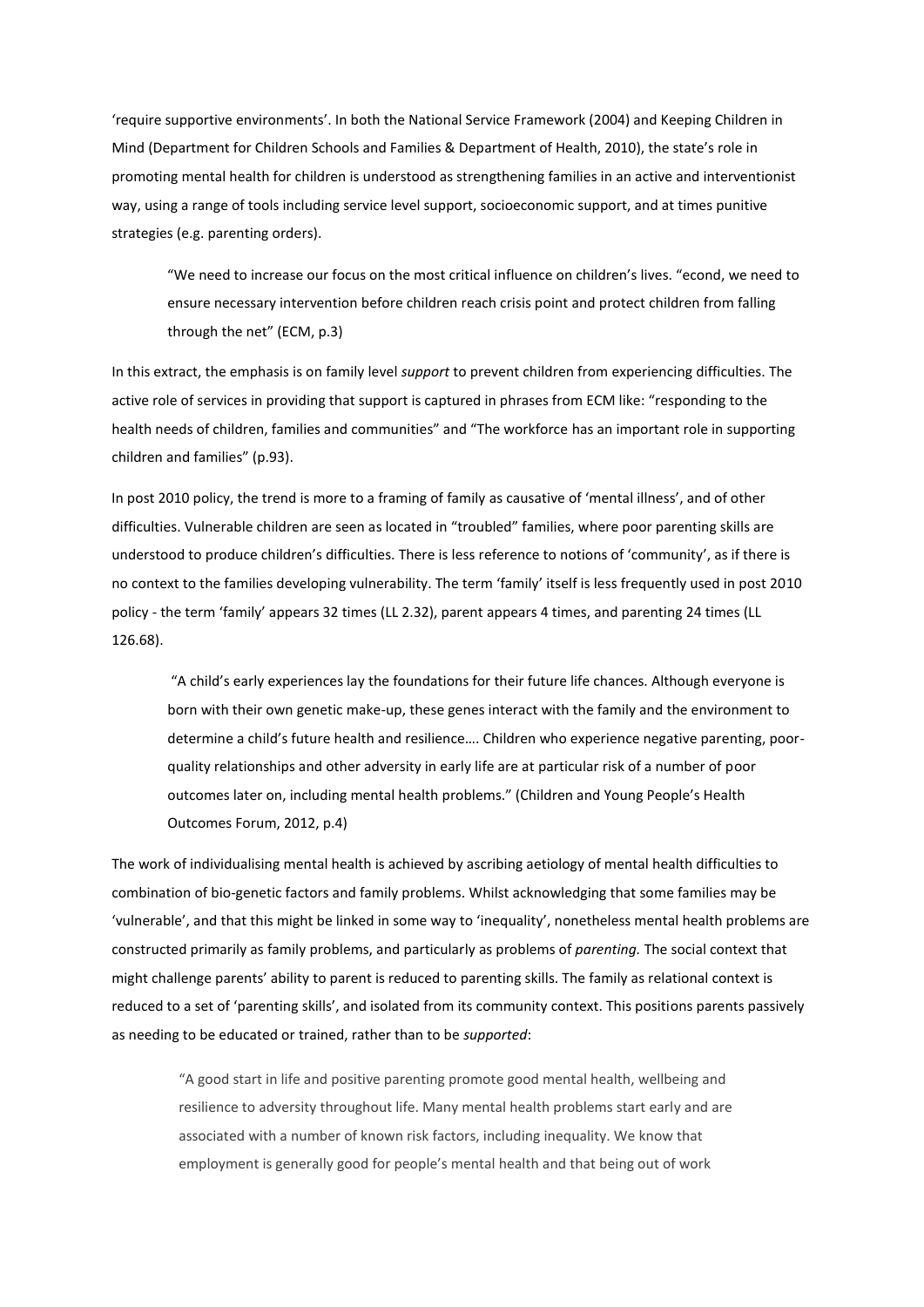carries an increased risk of mental health problems. Poor mental health and wellbeing are associated with a broad range of adverse outcomes, including high levels of health risk behaviours such as smoking, and alcohol and drug misuse, and experience of violence and abuse." (NHWMH, p.19)

In this example, from NHWMH, we see a subtle series of individualisations. First, the document posits that 'positive parenting' can overcome children's experiences of socioeconomic adversity, promoting 'resilience to adversity'. Whilst inequality is acknowledged as a 'risk factor', 'positive parenting' is seen as providing a kind of inoculation to its potential harm. This neatly removes the state's responsibility to provide socioeconomic solutions to problems of inequality, instead locating that duty with individual parents. This shift of responsibility from the state to individuals and families is further underscored by the suggestion that work will somehow *sort out* the problem of mental health difficulty, with being 'in work' offered as a solution to the risk of mental health problems. In this subtle discursive move, having acknowledged the role of inequalities in producing vulnerabilities to mental health difficulties, the policy framework shifts the burden of responsibility for resolving such inequalities away from the state and onto individuals and families. Poor mental health then becomes framed as both caused by, and producing *bad choices*, in the final sentence which suggests it is associated with *high risk behaviours*. In this way, the policy framework achieves the individualisation of distress:

"A good start in life and positive parenting are fundamental to good mental health and wellbeing and to lifelong resilience to adversity…. The social and biological influences on a child's health and brain development start even before conception and continue through pregnancy and early years of life ….Children who experience negative parenting, poor-quality relationships and other adversity in early life are at particular risk of a number of poor outcomes later on, including mental health problems. Good parent–child or carer–child relationships promote emotional, social and cognitive development, emotional resilience and healthy lifestyles." (Children and Young People's Health Outcomes Forum, 2012, p.4)

Children's wellbeing is reduced to 'health and brain development', family relationships are reduced to parenting, and a linear causal relationship is drawn between 'negative parenting' and developmental challenge, which in is understood to produce 'poor outcomes'. Thus mental health difficulties in children are constructed in policy as a consequence of bad choices, made by bad parents, with bad parenting skills. In these extracts, Margaret Thatcher's vision of British society appears to have been realised in mental health policy: "And, you know, there is no such thing as society. There are individual men and women, and there are families. And no government can do anything except through people, and people must look to themselves first." (Keay, 1987)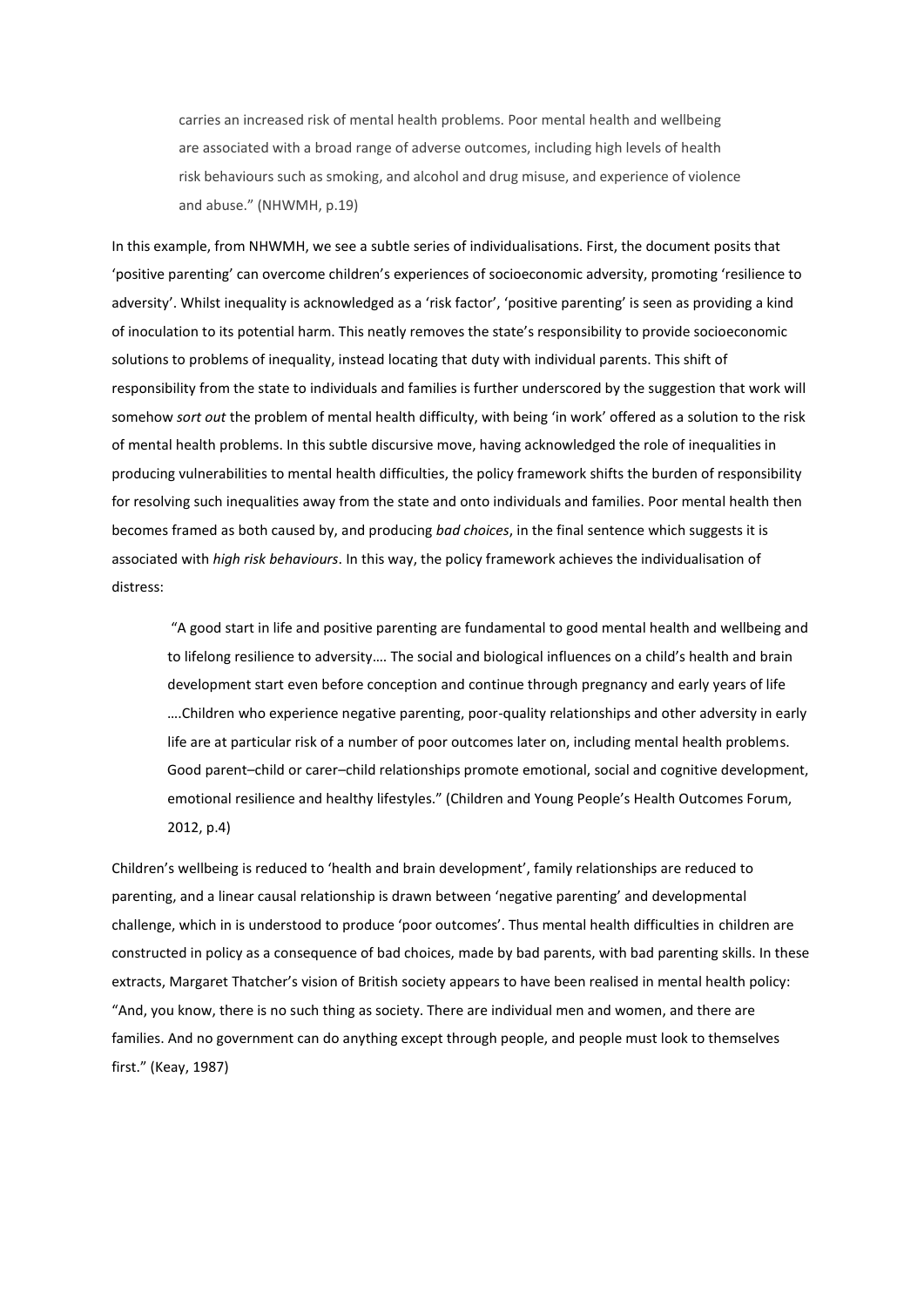# Future directions: Parity of esteem, stigma reduction, counselling and parenting programmes

It is often reported that families cannot access good quality CAMHS services when in crisis (Karanikolos, Marina, Mladovsky *et al.*, 2013). There are numerous reasons, but one that stands out most strongly for families who are in significant difficulty and distress is the lack of a mental health *diagnosis –* a diagnostic label according to nosographic systems like DSM-5 and ICD10. In our analysis of the policy context, and its shifting trends, this emphasis on *diagnosis,* underpinned by an implicit individualisation and medicalisation of distress, in becoming more, rather than less entrenched.

For those concerned with the future of CAMHS, the concepts of stigma reduction and parity of esteem are often used to bolster calls for investment in CAMHS (Department of Health, 2015). The concept of parity of esteem was first introduced into the policy domain in Closing the Gap (Department of Health, 2014):

"We stated that mental health must have equal priority with physical health, that discrimination associated with mental health problems must end and that everyone who needs mental health care should get the right support, at the right time." (p. 4)

The construct of 'parity of esteem' appears to be a positive one for CAMH", demanding that mental health problems be treated just like other health problems, arguing that the priority 'gap' in the funding of mental and physical health services must be closed. It serves as an important lever for the provision of better and more responsive mental health services. However, the fundamental assumption of the concept of parity of esteem is the notion that psychological distress is a '*medical problem like other medical problems*' – a concept that might be more contentious amongst mental health professionals and academics . An uncritical deployment of the construct of parity of esteem might have unintended consequences. By conflating mental health with other health problems, we risk increasing medicalization, and further obscuring complex and intertwined family, community and socioeconomic contexts that produce and maintain distress. Further, the notion of 'parity of esteem' and 'health inequality' is perhaps not the best way to reintroduce the concept of inequality into mental health services – it shifts our emphasis onto 'service landscapes' rather than the contexts that *produce* distress. When this move to seeing inequality as a problem for services is coupled with the increasing individualisation of psychological difficulty, and the emphasis on parenting skills as a preventative measure in the development of mental distress, and the effect of this construct is to further individualise mental health problems. Similarly, the shift from talking about discrimination and mental health to the individualising construct of 'stigma' is perhaps not the best way to hold our social context in CAMHS.

"The stigma attached to mental ill health and the social barriers that surround it amplify its direct effects and damage the life chances of people with mental health problems." (NHWMH, p.7)

Stigma is conceptualised as an *individual* mark, borne by the person. It damages *individuals'* life chances, it makes mental 'illness' worse. The reliance in stigma campaigns on the idea that mental health problems are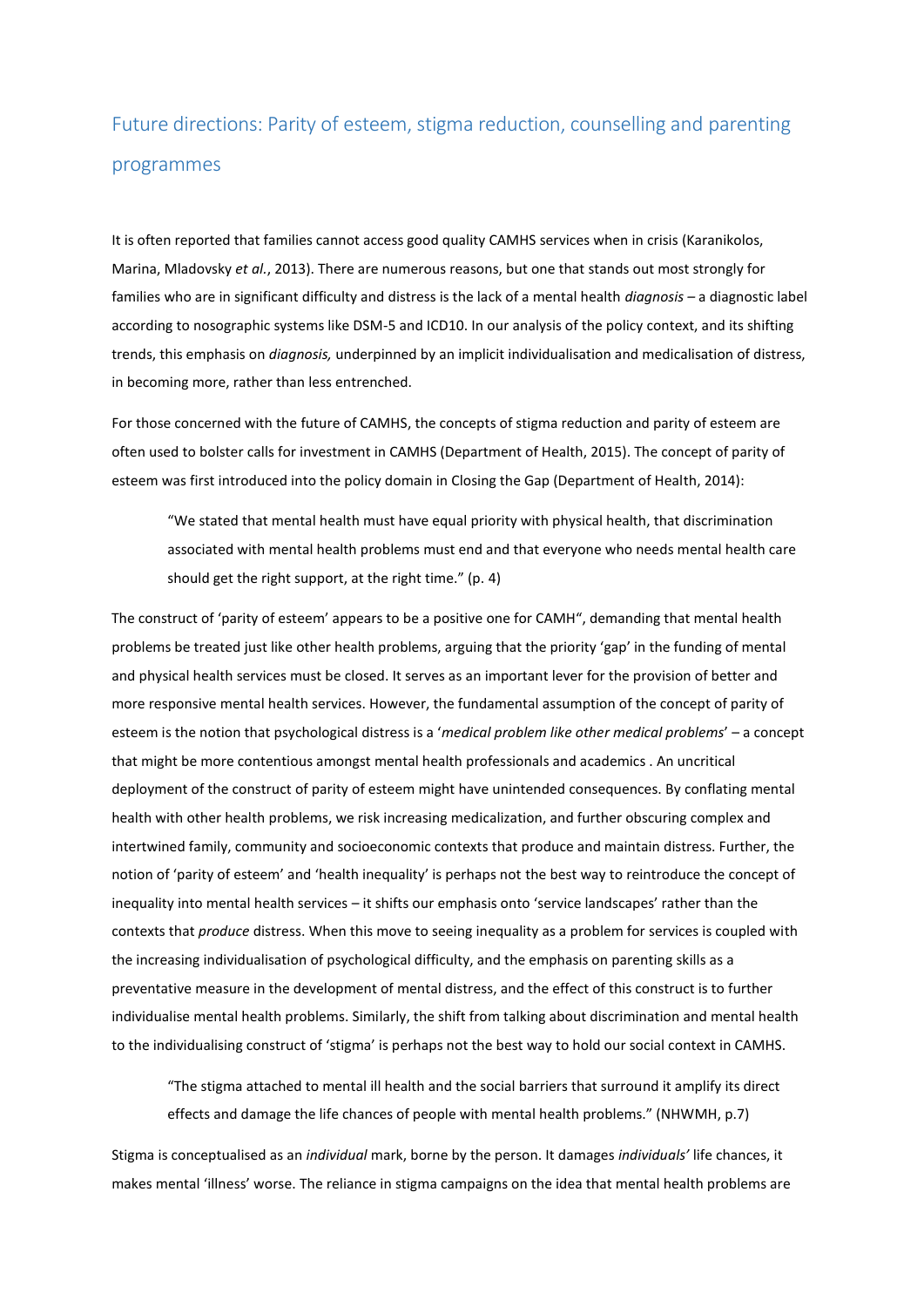*illnesses* and/or disabilities further entrench individualisation and chronicization of mental health distress, rather than seeing it as a reactive and often adaptive responses to interpersonal and social difficulties. Further, many stigma campaigns focus on mental illness as a common problem that affects the people around you. For instance, Time To Change suggests "3 of your classmates will have a mental illness", enabling the maintenance of a sense of distance between those addressed and those who experience mental health difficulties (i.e. by suggesting "your friend could have a mental health difficulty", not "you could have a mental health difficulty").

"Work is already underway to address the stigma of mental health problems in different communities particularly those who experience disproportionately high levels of mental illness, or those where the stigma of mental illness remains most significant." (Closing the Gap, p.13)

The potential perniciousness of this individualisation can be seen in this extract, where stigma is understood as being located *in specific communities of vulnerable people,* not in the discriminatory practices of a society characterised by inequality, and differential access to power and resources.

In these increasingly individualised discourses of mental health, barriers to engagement with mental health services for marginalised young people are understood in terms of broadening access to mental health, but not challenging the models of mental health that might be culturally inappropriate and universalising (Callaghan, 2012). Because the 'mental illness' model with its attendant notion of 'best practice' is essentially universalising, there is little space for the conceptualisation of a service that is not rooted in western models of illness and psychological disorder and their treatment.

The Government's Children and Young People's Mental Health Taskforce's report envisaged a comprehensive package of reforms intended to 'ensure no child is left struggling alone'. Their recommendations, taken further by the policy document Future in Mind (Department of Health, 2015) suggest that the current CAMH tiered system produces barriers to help, and fragmented care; they have thus introduced a new, more flexible 'needs-based' model similar to triage. Each CAMHS should have a named contact to advise schools and GPs on what to do when a child needs help, and for every school to nominate a member of staff with lead responsibility for mental health. Other recommendations include more voluntary sector 'one-stop-shops' offering support and advice to young people, more use of self-help online tools and apps to help young people manage their own mental health and know how to get help if needed, and a focus on wellbeing and positive psychology programmes. This measure places more resources in the hands of young people, earlier, which is unquestionably a positive approach. However, the commercialisation of mental health implicit in the terminology functions to underscore the presumption of the young person's individual duty to *take responsibility for their mental health.* Mental health becomes framed as something a skilled consumer can effectively choose their way out of, using 'one stop shops' and technology ("Depressed? There's an App for that!"). This further removes service design, delivery and professional practice from a focus on the social conditions that underpin distress.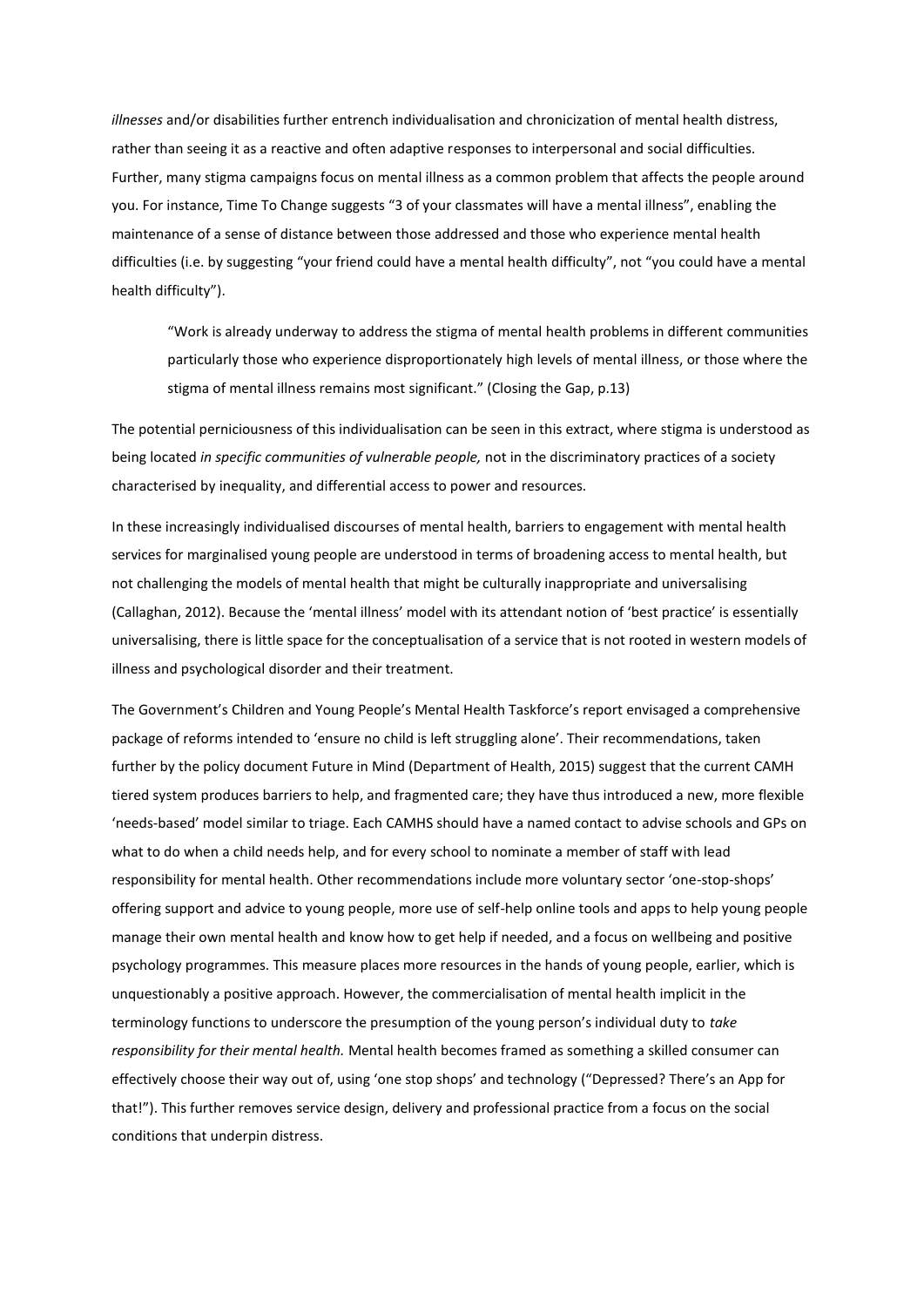Future in Mind (Department of Health, 2015) emphasises the importance of early intervention to prevent the development of mental health difficulties in childhood. This is justified in terms of cost saving, as early intervention is assumed to prevent children developing more expensive mental health needs, educational difficulties, and future problems in engaging with the workforce and being productive. However, the focus of this document is on enhancing existing maternal, perinatal and early years health services, = and making parenting programmes more widely available, as well as providing new apps and digital tools for self-care. These policies prescribe self-care strategies, and parenting support to help parents manage their children's behavioural and emotional problems. Whilst more parenting support is good news, this is again set up in terms of providing parents with *parenting skills.* This reproduces the idea, already embedded in earlier policy frameworks, that family life is reducible to a set of skills parents can be trained in, rather than thinking about whole families with histories and contexts, needing insight and support. This functions to entrench an individualising model of mental health, and enables a further retreat of the state from providing good quality care to children and families, as, having offered 'evidence based parenting programmes', government could suggest that it has 'done its bit' for families. This is evident in the rolling out of early help programmes for 'vulnerable families', where, having done a piece of work with a family, local authorities cannot charge costs to the troubled families programme to repeat that piece of work. Whilst there is good evidence for short term gains for parents who remain in parenting programmes, there is no clear evidence that these gains are sustained over time (Barlow *et al.*, 2010; Furlong *et al.*, 2012). In a neoliberal context, a major aim of parenting interventions is to reduce the overall cost associated with 'vulnerable families', the lack of evidence that this has an enduring impact on children and families' outcomes does rather undermine this shift of focus away from more systemic interventions. While parenting interventions may produce positive outcomes for children in terms of reduced risk of conducted disorder and some mental health difficulties, these kinds of programmes are most effective when they target families more systemically, including both parents (Huntington and Vetere, 2015), supporting parental involvement in early education (Dawson-McClure *et al.*, 2015), and attending to parental mental health. This suggests that focusing on parenting *skills* without attending the relational and social context of parenting is not an optimal strategy. The shift from family support to parenting skills in CAMHS policy signals a shift away from more complex evidence based practice. Further whilst it is clear that parenting is emotional labour, and vulnerable to stress, addressing parenting in isolation does not address sufficiently the impact of poverty on families (Yoshikawa *et al.*, 2012). Parenting stress and compromised caregiving are linked to unstable working conditions, underemployment and income poverty, which puts a strain on wider family relationships (Yoshikawa *et al.*, 2012; Hsueh and Yoshikawa, 2007). Young people's perception of family economic difficulties is associated with increased suicide risk, reduced quality of life and difficulties with social adjustment (Dashiff *et al.*, 2009) while low parental socioeconomic status, family disruption and residential instability predict lifelong increases in young people's risk of depression (Gilman *et al.*, 2003). Poverty related risks extend far beyond parenting practice and a range of socioeconomic factors intertwine with the relational context of the family to increase children's risk of mental health difficulty Intervening in one arena, without addressing the complex interplay of these varying socioeconomic factors cannot ultimately be effective. The shift in CAMHS policy to intervention in parenting skills, ratherthan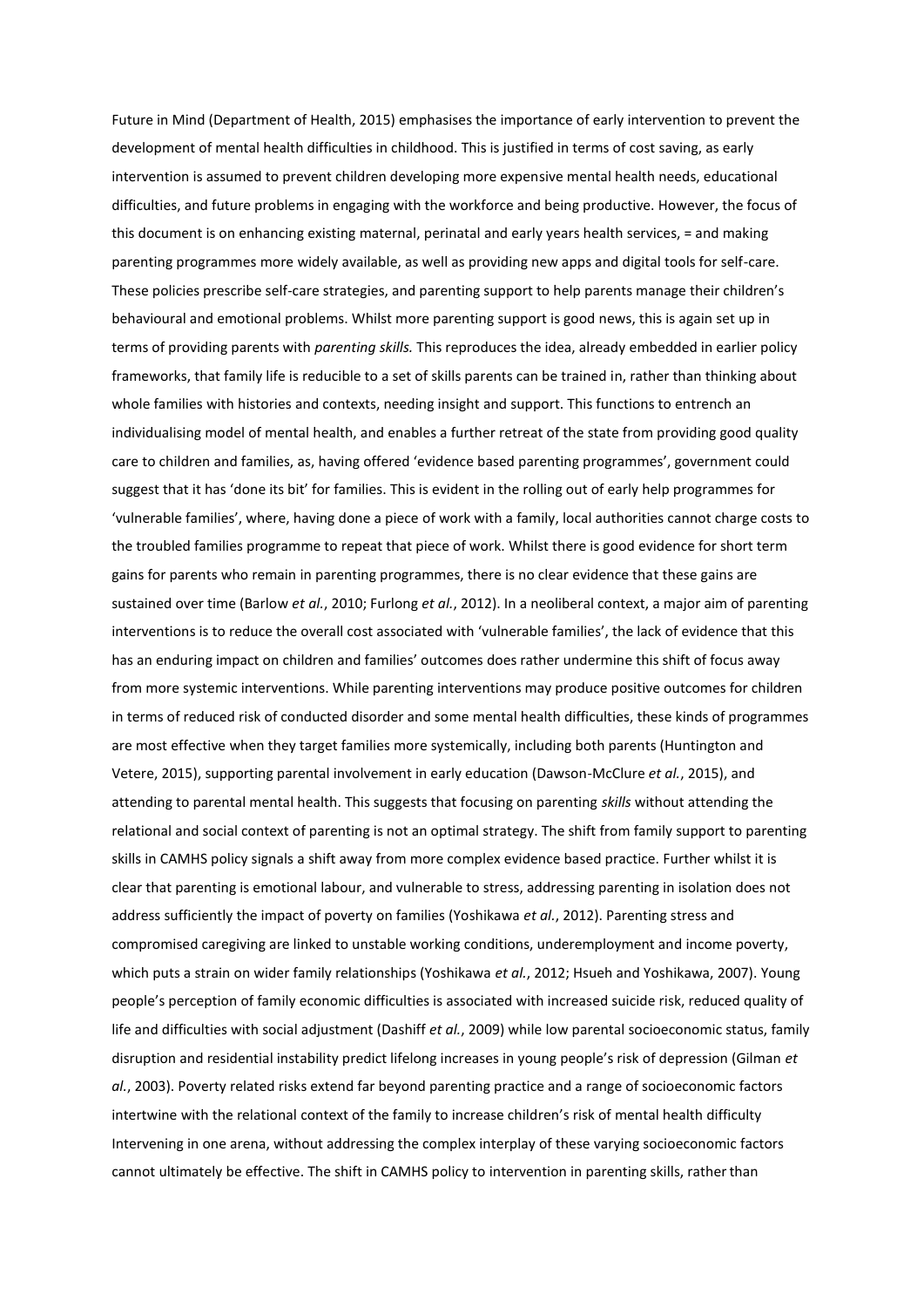providing family support the ample evidence that poverty and deprivation are the most significant health inequality predicting mental health difficulty in children and young people (Friedli, 2009; Viner *et al.*, 2012), and that just providing parenting support and self-care apps without significant social and economic support is not genuinely effective early intervention (Ungar, 2015). This is, however, unpalatable for policymakers intent on pursuing practices of austerity and the constriction of state support for disadvantaged individuals and families.

# Conclusion

This paper has explored the policy context for CAMHS, tracing changes in discourses of childhood, family, mental health and services over a 15 year period. We have explored the way that policy frames children and young people's mental health in increasingly individualising ways, and have traced the embedding of a medicalising, individualising framework that neglects social context in our understanding of both children and young people's difficulties, and the kinds of services that they need. We have suggested that terms like 'parity of esteem', whilst important in terms of securing funding for an already underfunded sector, further entrench the individualisation and biologisation of children's mental health. We suggest that a more systemic view might offer a more complex and contextualised perspective from which to understand and promote children's mental health, enabling a non-pathologising and more contextually driven understanding of children's experiences, and particularly of children's distress within their relational contexts. Further, we argue that attention to these relational contexts must always also involve attention to the socioeconomic contexts in which they are embedded, and that a truly effective CAMHS must attend to the health inequalities that so significantly predict children's distress.

#### **References**

Anda, R.F., Felitti, V.J., Bremner, J.D., Walker, J.D., Whitfield, C., Perry, B.D., Dube, S.R., Giles, W.H. (2006) The enduring effects of abuse and related adverse experiences in childhood. A convergence of evidence from neurobiology and epidemiology. *European archives of psychiatry and clinical neuroscience*. **256**(3), 174–86.

Barlow, J., Smailagic, N., Ferriter, M., Bennett, C., Jones, H., Barlow, J., Smailagic, N., Ferriter, M., Bennett, C., Jones, H. (2010) Group-based parent-training programmes for improving emotional and behavioural adjustment in children from birth to three years old ( Review ) Group-based parenttraining programmes for improving emotional and behavioural adjustment in children from birth. . (3), 2010–2012.

Burman, E. (2008) *Deconstructing Developmental Psychology*. Second. Hove: Routlege.

Callaghan, J.E.M. (2012) Professional identities and communities. In C. . Walker, K. Johnson, & L. Cunningham, eds. *Community psychology and the economics of mental health: Global perspectives.* Palgrave MacMillan.

Children and Young People's Health Outcomes Forum (2012) *Improving Children and Young People's*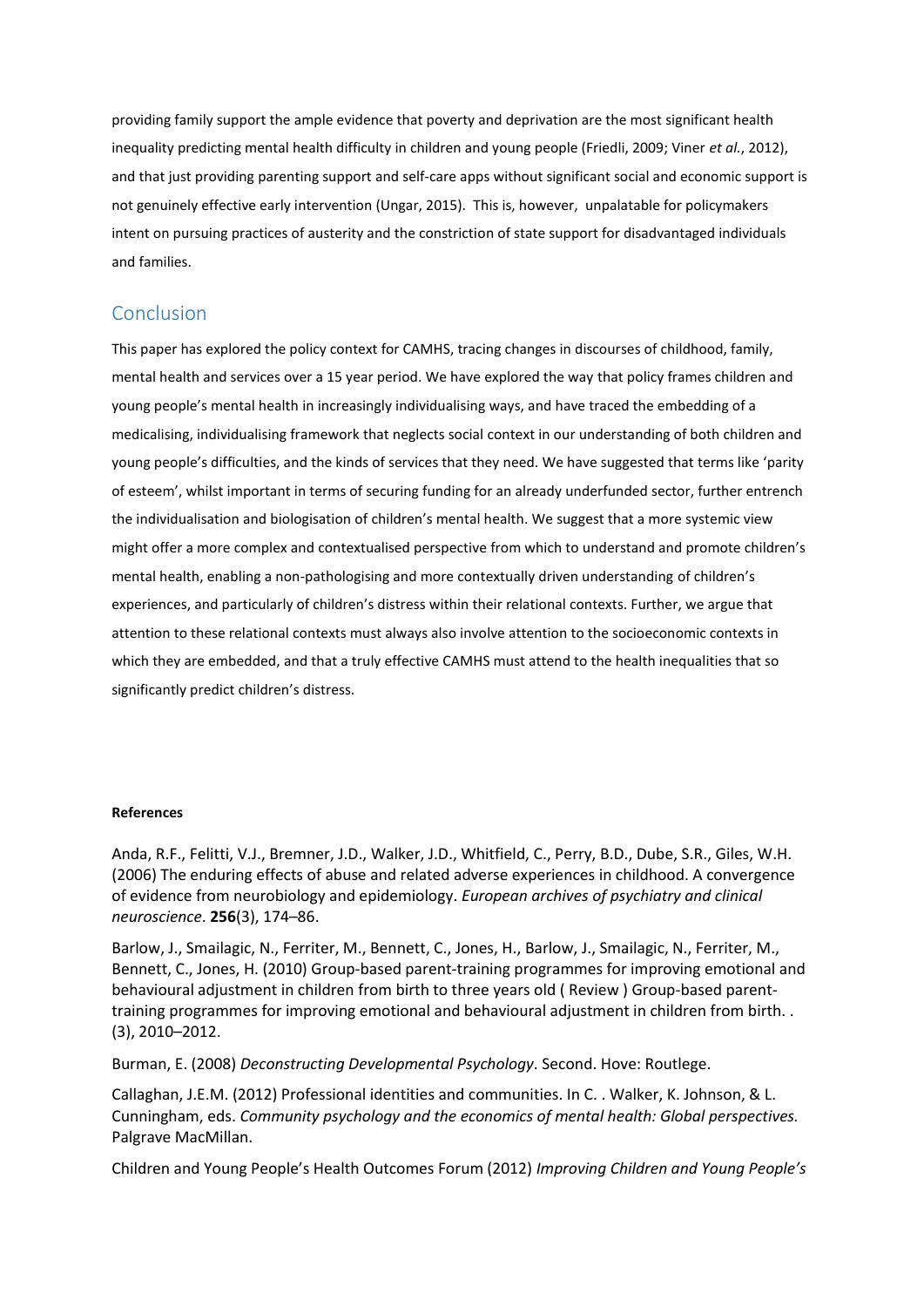*Mental Health Outcomes*. London.

Dashiff, C., Dimicco, W., Myers, B., Sheppard, K. (2009) Poverty and adolescent mental health. *Journal of Child and Adolescent Psychiatric Nursing*. **22**(1), 23–32.

Dawson-McClure, S., Calzada, E., Huang, K.-Y., Kamboukos, D., Rhule, D., Kolawole, B., Petkova, E., Brotman, L.M. (2015) A population-level approach to promoting healthy child development and school success in low-income, urban neighborhoods: Impact on parenting and child conduct problems. *Prevention Science*. **16**, 279–290.

Department for Children Schools and Families (2003) *Every child matters*. London.

Department for Children Schools and Families & Department of Health (2010) *Keeping Children and Young People in Mind*. London.

Department for Education and Skills (2004) *National service Framework for Children, Young People and Maternity Services: Core Standards*. London.

Department of Health (2014) Closing the Gap: Priorities for Essential Change in Mental Health. . (February).

Department of Health (2015) *Future in mind: Promoting, protecting and improving our children and young people's mental health and wellbeing*. London.

Department of Health (2011) *No health without mental health*. London.

Department of Health (2004) *The National Service Framework for Children, Young People and Maternity Services, Standard 9*. London.

Fairclough, N. (2001) Critical discourse analysis as a method in social scientific research. In *Methods of critical discourse analysis*. pp. 121–138.

Fatimilehin, I. (2007) Building Bridges in Liverpool: Delivering CAMHS to Black and Minority Ethnic Children and their Families. *Journal of Integrated Care*. **15**(3), 7–16.

Featherstone, B., Morris, K., White, S. (2014) A marriage made in hell: Early intervention meets child protection. *British Journal of Social Work*. **44**(7), 1735–1749.

Ford, T., Vostanis, P., Meltzer, H., Goodman, R. (2007) Psychiatric disorder among British children looked after by local authorities : comparison with children living in private households. *British Journal of Psychiatry*. **190**, 319–325.

Friedli, L. (2009) *Mental health , resilience and inequalities*. San Francisco.

Furlong, M., Mcgilloway, S., Bywater, T., Hutchings, J., Sm, S., Donnelly, M., Furlong, M., Mcgilloway, S., Bywater, T., Hutchings, J., Smith, S.M., Donnelly, M. (2012) Behavioural and cognitive-behavioural group-based parenting programmes for early-onset conduct problems in children aged 3 to 12 years ( Review ) Behavioural and cognitive-behavioural group-based parenting programmes for early-onset conduct problems in ch. . (2), 3–5.

Gilman, S.E., Kawachi, I., Fitzmaurice, G.M., Buka, L. (2003) Socio-economic status, family disruption and residential stability in childhood: relation to onset, recurrence and remission of major depression. *Psychological medicine*. **33**(8), 1341–1355.

Hamilton, M. (2014) The 'new social contract' and the individualisation of risk in policy. *Journal of Risk Research*. **17**(February), 453–467.

Hannigan, B. (2013) What studies into systems tell us about mental health work and services at a time of austerity. *Mental Health Nursing*. **33**(6), 13.

Hansard (2015) Mental Health Services: Children:Written question - 218865. *Hansard*, 1. [online].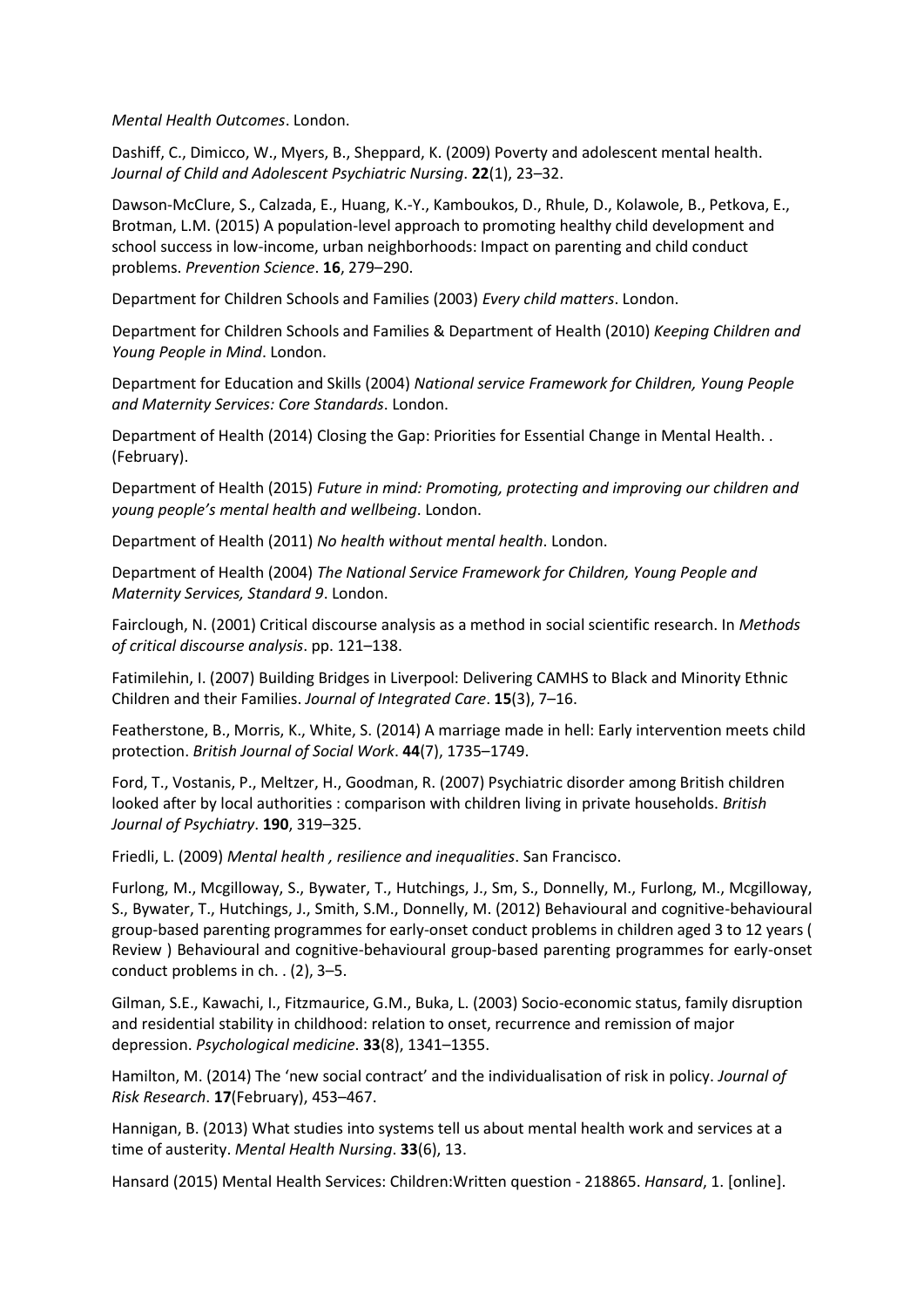Available from[: http://www.parliament.uk/business/publications/written-questions-answers](http://www.parliament.uk/business/publications/written-questions-answers-)statements/written-question/Commons/2014-12-16/218865/ [Accessed November 6, 2015].

Hsueh, J., Yoshikawa, H. (2007) Working nonstandard schedules and variable shifts in low-income families: Associations with parental psychological well-being, family functioning, and child wellbeing. *Developmental Psychology*. **43**(3), 620–632.

Huntington, C., Vetere, A. (2015) Coparents and parenting programmes: do both parents need to attend? *Journal of Family Therapy*, n/a–n/a.

James, A., Prout, A. (2015) *Constructing and reconstructing childhood: Contemporary issues in the sociological study of childhood*. London: Routledge.

Karanikolos, Marina, Mladovsky, P., Cylus, J., Thomson, Sarah Basu, Sanjay Stuckler, David Mackenbach, Johan P. McKee, M. (2013) Financial crisis, austerity, and health in Europe. *The Lancet*. **9874**, 1323–1331.

Keay, D. (1987) Aids, education and the year 2000! (An Interview With Margaret Thatcher). *Women's Own*, 8–10.

Kieling, C., Baker-Henningham, H., Belfer, M., Conti, G., Kieling, C., Ertem, I., Baker-Henningham, H., Omigbodun, O., Rohde, L.A., Srinath, S., Ulkuer, N., Rahmanem, A. (2011) Child and adolescent mental health worldwide: evidence for action. *The Lancet*. **378**(9801), 1515.

Knapp, M. (2012) Mental health in an age of austerity. *Evidence-Based Mental Health*. **15**(3), 13–15.

Knapp, M., Snell, T., Healey, A., Guglani, S., Evans-Lacko, S., Fernandez, J.-L., Meltzer, H., Ford, T. (2015) How do child and adolescent mental health problems influence public sector costs? Interindividual variations in a nationally representative British sample. *Journal of Child Psychology and Psychiatry*. **56**(6), 667–676.

Marmot, M., Allen, J., Goldblatt, P., Boyce, T., McNeish, D., Grady, M., Geddes, I. (2012) *Fair society, healthy lives: The Marmot Review*. London.

Meltzer, H., Doos, L., Vostanis, P., Ford, T., Goodman, R. (2009) The mental health of children who witness domestic violence. *Child & Family Social Work*. **14**(4), 491–501.

Naylor, C., Bell, A., Health, C. for M. (2010) *Mental health and the productivity challenge :improving quality and the value for money.* London.

Olesen, J., Gustavsson, A., Svensson, M., Wittchen, H.U., Jönsson, B. (2012) The economic cost of brain disorders in Europe. *European Journal of Neurology*. **19**(1), 155–162.

Parker, I., Georgaca, E., Harper, D., McLaughlin, T., Stowell-Smith, M. (1995) *Deconstructing Psychopathology*. London: Sage.

Ramon, S. (2008) Neoliberalism and its implications for mental health in the UK. *International Journal of Law and Psychiatry*. **31**(2), 116–125.

Rayson, P. (2008) From key words to key semantic domains. *International Journal of Corpus Linguistic*. **13**(4), 519–549.

Rogers, A., Pilgrim, D. (2014) *A sociology of mental health and illness*. Maidenhead: McGraw Hill.

Rose, N., Abi-Rached, J. (2014) Governing through the brain: Neuropolitics, neuroscience and subjectivity. *Cambridge Anthropology*. **32**(1), 3–23.

Rose, N., Abi-Rached, J. (2013) *Neuro: The new brain sciences and the management of the min*. Princeton: Princeton University Press.

Teghtsoonian, K. (2009) Depression and mental health in neoliberal times: A critical analysis of policy